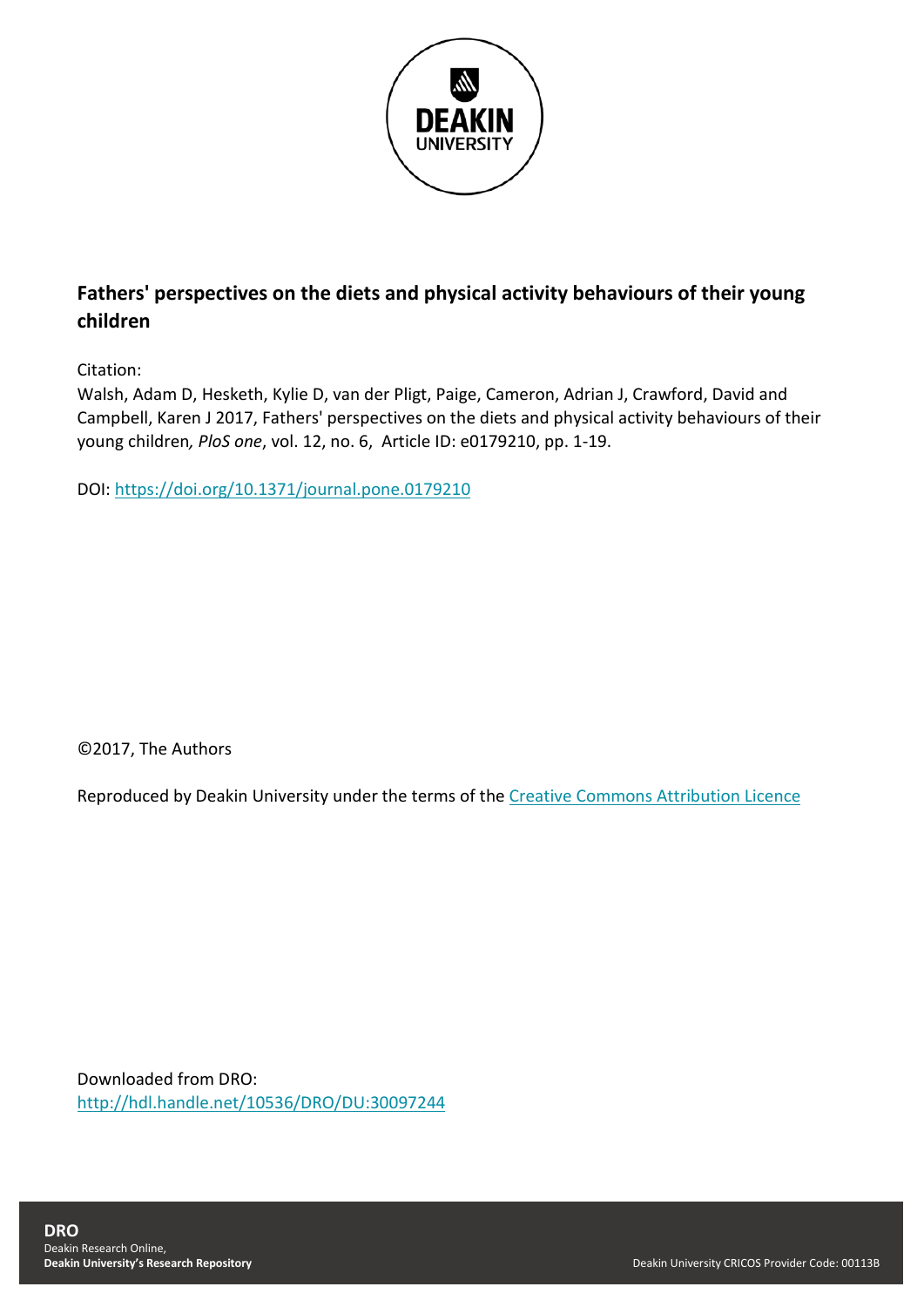

# **OPEN ACCESS**

**Citation:** Walsh AD, Hesketh KD, van der Pligt P, Cameron AJ, Crawford D, Campbell KJ (2017) Fathers' perspectives on the diets and physical activity behaviours of their young children. PLoS ONE 12(6): e0179210. [https://doi.org/10.1371/](https://doi.org/10.1371/journal.pone.0179210) [journal.pone.0179210](https://doi.org/10.1371/journal.pone.0179210)

**Editor:** Duane Mellor, Coventry University, UNITED KINGDOM

**Received:** December 12, 2016

**Accepted:** May 25, 2017

**Published:** June 12, 2017

**Copyright:** © 2017 Walsh et al. This is an open access article distributed under the terms of the Creative Commons [Attribution](http://creativecommons.org/licenses/by/4.0/) License, which permits unrestricted use, distribution, and reproduction in any medium, provided the original author and source are credited.

**Data Availability Statement:** Due to ethical restrictions related to participant consent, data cannot be made publicly available. Data are available upon request following approval from the Deakin University Human Research Ethics Committee and the Victorian Government Department of Education and Training. Interested researchers may contact Adam Walsh ([adam.](mailto:adam.walsh@deakin.edu.au) [walsh@deakin.edu.au](mailto:adam.walsh@deakin.edu.au)) to request data access.

**Funding:** KDH is supported by an Australian Research Council Future Fellowship

RESEARCH ARTICLE

# Fathers' perspectives on the diets and physical activity behaviours of their young children

**Adam D. Walsh<sup>1</sup> \*, Kylie D. Hesketh1 , Paige van der Pligt1 , Adrian J. Cameron2,3, David Crawford1 , Karen J. Campbell1**

**1** Institute for Physical Activity and Nutrition (IPAN), School of Exercise and Nutrition Sciences, Deakin University, Geelong, Australia, **2** School of Health and Social Development, Deakin University, Geelong, Australia, **3** Global Obesity Centre, Deakin University, Geelong, Australia

\* adam.walsh@deakin.edu.au

# Abstract

# **Background**

Children's learning about food and physical activity is considerable during their formative years, with parental influence pivotal. Research has focused predominantly on maternal influences with little known about the relationships between fathers' and young children's dietary and physical activity behaviours. A greater understanding of paternal beliefs regarding young children's dietary and physical activity behaviours is important to inform the design and delivery of child-focussed health promotion interventions. This study aimed to describe fathers' perceived roles in their children's eating and physical activity behaviours. It also sought to document fathers' views regarding how they could be best supported to promote healthy eating and physical activity behaviours in their young children.

# **Methods**

In depth, semi-structured interviews were conducted with twenty fathers living in socio-economically diverse areas of metropolitan Melbourne, Australia who had at least one child aged five years or less. All interviews were audio recorded, transcribed verbatim and thematically analysed.

# **Results**

Thematic analysis of the transcripts revealed eight broad themes about fathers' beliefs, perceptions and attitudes towards the dietary and physical activity behaviours of their young children: (i) shared responsibility and consultation; (ii) family meal environment; (iii) parental role modelling; (iv) parental concerns around food; (v) food rewards; (vi) health education; (vii) limiting screen time; and (viii) parental knowledge. Analysis of themes according to paternal education/employment revealed no substantial differences in the views of fathers.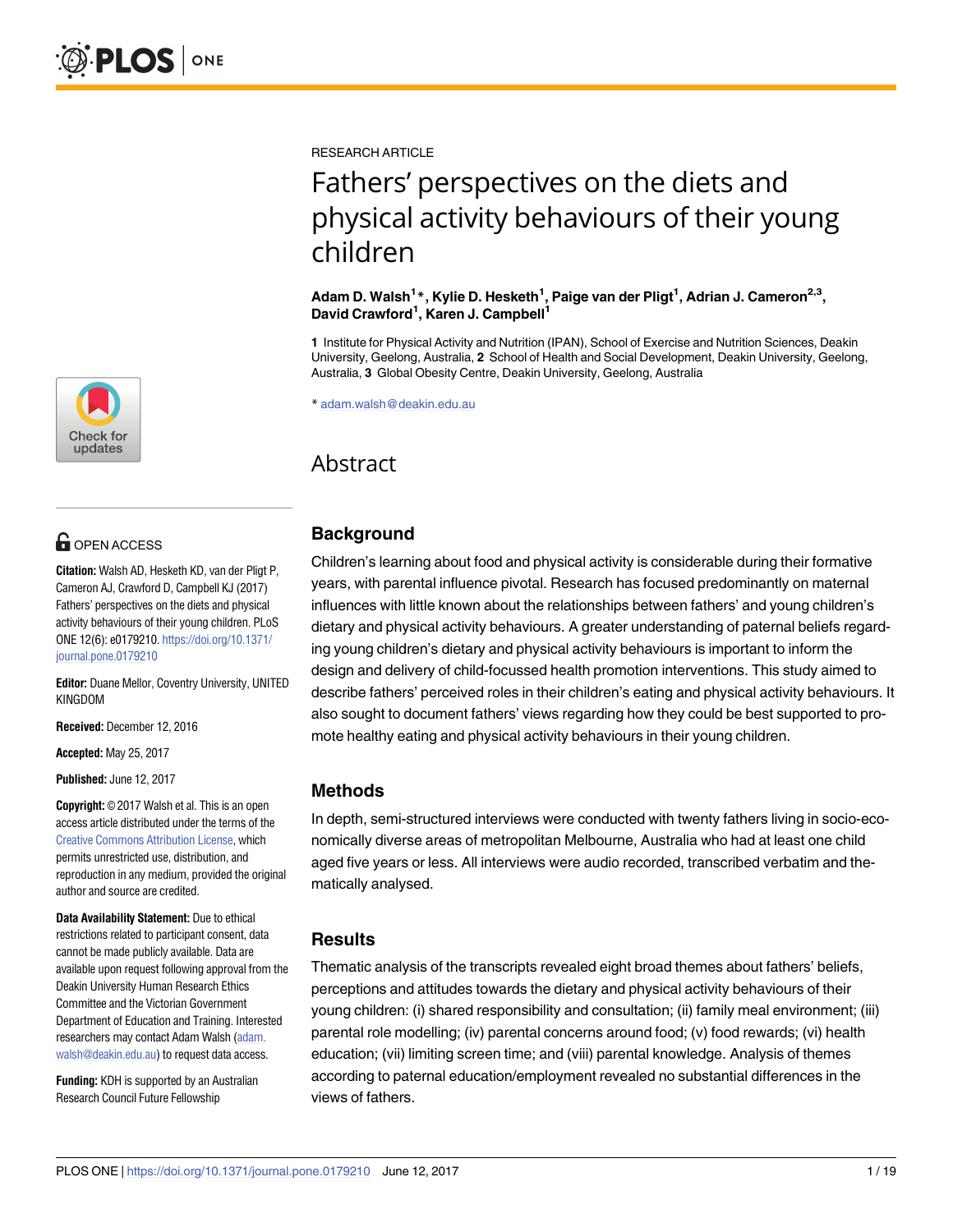<span id="page-2-0"></span>

(FT130100637; [http://www.arc.gov.au/future](http://www.arc.gov.au/future-fellowships)[fellowships](http://www.arc.gov.au/future-fellowships)) and an Honorary National Heart Foundation of Australia Future Leader Fellowship (100370; [https://www.heartfoundation.org.au/](https://www.heartfoundation.org.au/research/apply-for-funding/future-leader-fellowships) [research/apply-for-funding/future-leader](https://www.heartfoundation.org.au/research/apply-for-funding/future-leader-fellowships)[fellowships](https://www.heartfoundation.org.au/research/apply-for-funding/future-leader-fellowships)). AJC is supported by an Australian Research Council fellowship (DE160100141; [http://](http://www.arc.gov.au/future-fellowships) [www.arc.gov.au/future-fellowships](http://www.arc.gov.au/future-fellowships)) and is a researcher within a National Health and Medical Research Council Centre for Research Excellence in Obesity Policy and Food Systems (1041020; <https://www.nhmrc.gov.au/>). The funders had no role in study design, data collection and analysis, decision to publish, or preparation of the manuscript. KJC, DC, PvdP and ADW have no financial relationships relevant to this article to disclose.

**Competing interests:** The authors have declared that no competing interests exist.

#### **Conclusions**

This exploratory study presents the views of a socio-economically diverse group of fathers regarding the dietary and physical activity behaviours of their young children and the insights into the underlying perceptions informing these views. The findings suggest that fathers believe healthy eating behaviours and being physically active are important for their young children. Fathers believe these behaviours can be promoted and supported in different ways including through the provision of appropriate meal and physical activity environments and parental role modelling of desired dietary and physical activity behaviours.

## **Introduction**

Parents have the largest influence on their children's food and physical activity behaviours during infancy and early childhood [[1,](#page-16-0) [2\]](#page-16-0). Children's learning about food and physical activity is substantial during this time through their observation and imitation of significant others. The influence of parents at this time is considered central  $[1-5]$  $[1-5]$ . The majority of "family" research, however, concentrates on maternal influences or combines the data of both parents, [\[6–8](#page-17-0)] precluding an understanding of the independent effects of fathers on young children's health behaviours. This is likely the result of traditional views of parental roles where mothers have been considered family caretakers and fathers the family breadwinner [\[9](#page-17-0)]. The last few decades have witnessed a change in the societal roles of parents, demonstrated by the increasing number of mothers with young children in the workforce [[10](#page-17-0), [11](#page-17-0)] resulting in a likely increase in fathers' participation in family caretaking duties. For example, in a recent study involving over 400 Australian fathers, it was observed that over 50% of fathers reported taking responsibility for some of their young children's meals [\[12](#page-17-0)]. Additionally, much of the literature concentrates on school-aged children, by which time a broad range of other non-family influences may be more important in determining the health behaviours of children [\[13\]](#page-17-0).

The evidence of the influence of fathers on young children's health behaviours has been increasing. For example, Wake and colleagues, in their analysis of nationally representative Longitudinal Study of Australian Children data, observed that it was the parenting behaviours and styles of fathers (and not mothers) that were associated with the body mass index (BMI) of their young children [\[14\]](#page-17-0). Further, Vollmer and colleagues' cross-sectional investigation of 150 fathers and their pre-school children observed positive associations between fathers and their children's vigorous physical activity [\[15\]](#page-17-0). Additionally, a recent Australian study of dietary intakes of over 300 fathers and their 20 month-old children, observed positive associations between fathers' and children's intake of fruit and sweet snacks independent of mothers dietary intake [\[16\]](#page-17-0). Collectively, these studies suggest that fathers' behaviours may be important influences for their young children's dietary and physical activity behaviours and subsequent health outcomes. Despite these findings, there is only limited qualitative research on this topic that includes fathers [[17](#page-17-0)]. Qualitative studies are likely to provide an in-depth understanding of the paternal role in the context of young children's eating and physical activity behaviours and complement the existing evidence from quantitative research by providing preliminary insights into this area and contribute to hypothesis development for future studies.

A recent example of qualitative work investigating young children's lifestyle behaviours that included fathers is that by Khandpur and colleagues. That study investigated food parenting practices employed by fathers to shape their young children's dietary behaviours. Twenty food parenting practices were identified, with the most common food parenting practices used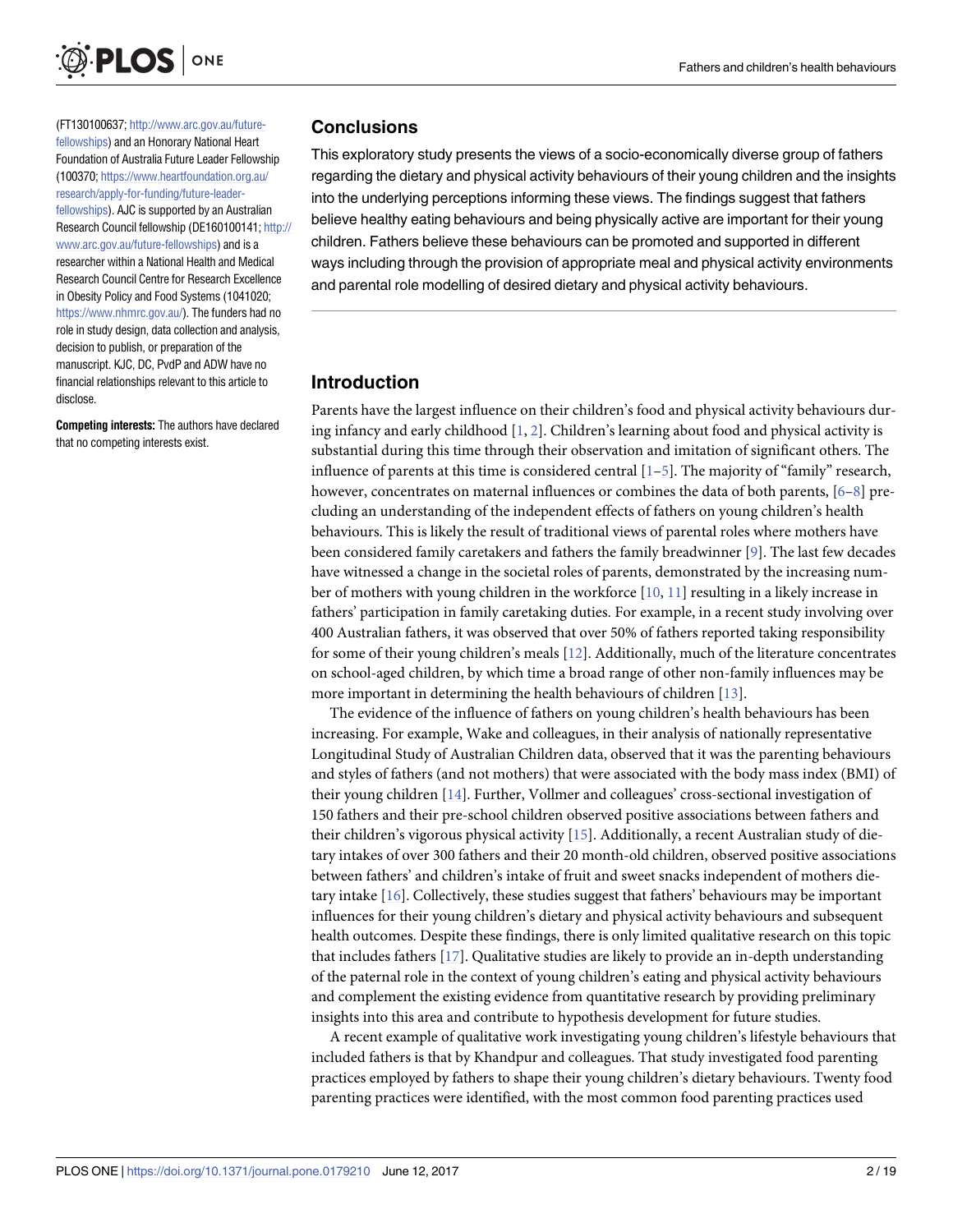<span id="page-3-0"></span>including having food rules, letting children dictate food preferences, making healthy foods available, feeding on a schedule, incentivising food consumption and pressuring children to eat.[\[18\]](#page-17-0). Additionally, Vollmer and colleagues, in their investigation of fathers' perceptions about their role and feeding practices, observed that it was fathers' positive perception of their role at mealtimes (and not their appraisal of maternal perceptions of their role at mealtimes) that was associated with lower use of controlling feeding practices such as pressure to eat or food restriction in their preschool children [[19](#page-17-0)]. While these studies add to the limited literature regarding paternal views about the health behaviours of their young children, they investigated only food parenting practices. Further, they did not consider other potentially important influences on young children's diets such as fathers' dietary intakes, nor did they consider fathers' influence on their young children's physical activity behaviours. Given this topic is essentially unexplored, providing an understanding of fathers' views and beliefs about the dietary and physical activity behaviours of their young children will enhance our understanding of the paternal role in this context.

Accordingly, the aims of this qualitative study were to assess fathers' beliefs and perceived roles in the eating and physical activity behaviours of their young children. This study also aimed to examine fathers' views regarding the type of support they require to best promote healthy eating and physical activity behaviours in their young children.

## **Methods**

#### Participant sampling and recruitment

Fathers were recruited via 20 childcare centres and kindergartens using flyers distributed through the centre's usual parental communication method (e.g. in communication pockets or via email). The childcare centres and kindergartens were based in Moreland City Council in the North-Western Department of Education and Early Childhood Development region of greater metropolitan Melbourne, Australia. This demographic area comprises approximately 65 low, 32 medium and 50 high socioeconomic suburbs as defined by the Australian Bureau of Statistics Socio-Economic Indexes for Areas [[20](#page-17-0)]. Eligibility criteria were having at least one child aged five years or less and English literacy. Participant recruitment occurred through a combination of purposive stratified sampling and snowball sampling techniques. Purposive sampling was used to allow a comparatively small number of participants to be recruited who could provide in-depth information across a diversity of demographic backgrounds including education level and occupation [\[21\]](#page-17-0). Snowball sampling was employed so that existing study participants could approach possible participants through their existing social networks for recruitment into the study. Sample recruitment was guided by demographic variation and as such two waves of recruitment were employed. The first wave included an equal number of centres from all socioeconomic areas. As the majority of participants recruited in this first wave were from high socioeconomic suburbs, the second wave of recruitment focussed on centres in low socioeconomic suburbs. All fathers who responded to the flyer were screened for eligibility and provided with a plain language statement and consent form via email. All participants provided written, informed consent to participate and have the interview digitally recorded. Consent forms were collected via return email or post prior to the interview being conducted. Participants were reimbursed with a store voucher to the value of twenty dollars in appreciation of their time. Recruitment and data collection were conducted during September 2015 through March 2016. Ethics approval for this study was obtained from the Deakin University Human Research Ethics Committee (approval number HEAG-H 26\_2015) and the Victorian Government Department of Education and Training (approval number 2015\_002788).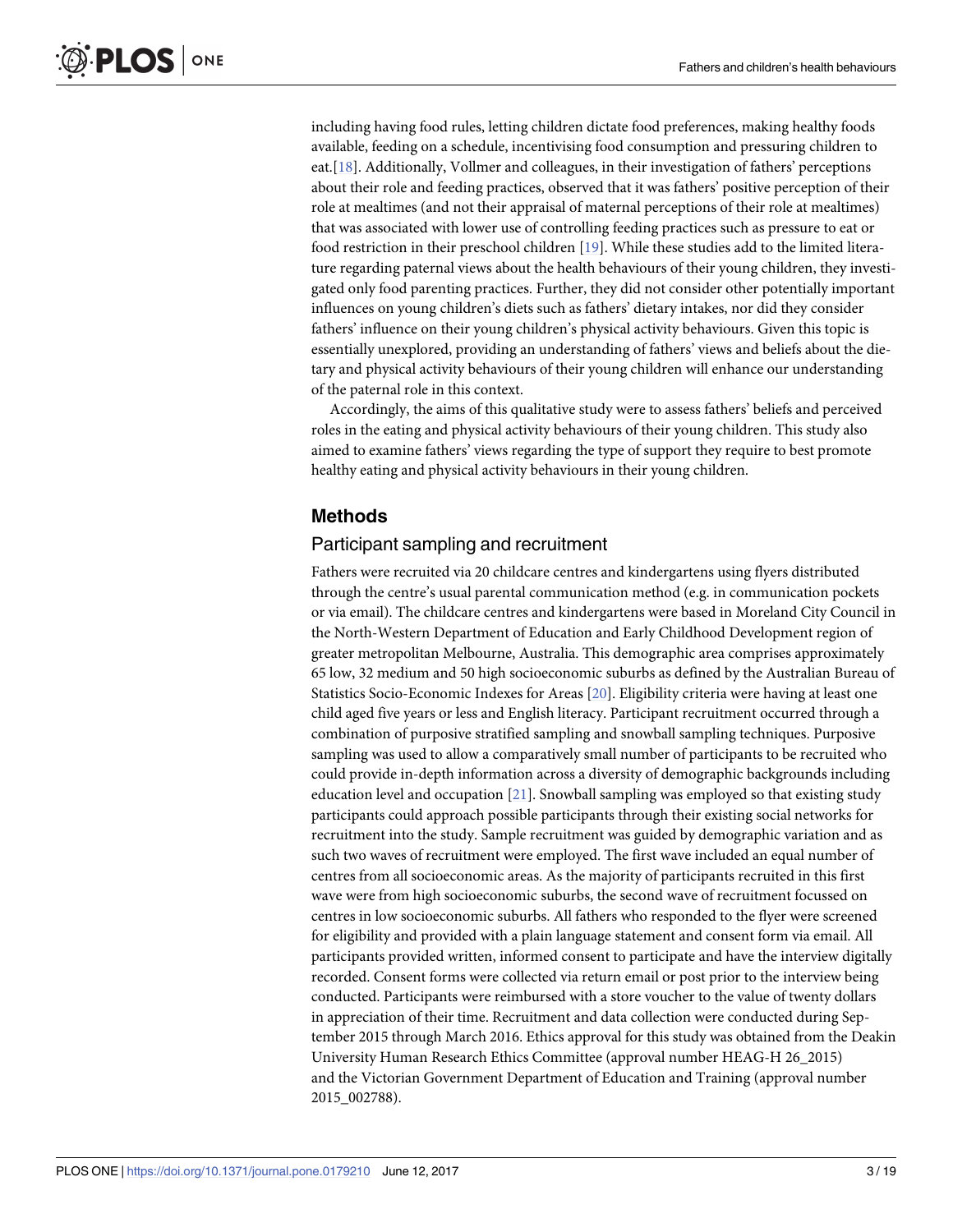## <span id="page-4-0"></span>Data collection and analysis

Data were collected using individual face to face interviews to enable flexibility and greatest opportunity to engage with fathers. Participants nominated a location where they felt most comfortable to undertake the interview (e.g. participants' workplace or local cafes). Semistructured interviews (comprising 19 questions) were used to ensure all questions were addressed and to enable comparability of data [[22](#page-17-0)]. Interviews were conducted by a qualified dietitian (ADW) with interview questions exploring attitudes and beliefs around responsibility for decisions in the home environment (for example, w*hat involvement in the decision making about the food/s your family eat do you have*?); role modelling food behaviours (for example, how important do you think it is to practice what you say or actively role model how you would *like your child to behave*?); rules at mealtimes (for example, *what rules*, *if any*, *do you have in your house about your children's food or eating / meal times*?); contribution towards physical activity and role modelling physical activity behaviours (for example, *how do you spend time with your children when they are active*?) and exploration of the type of support fathers feel they need to best promote healthy behaviours in their young children (for example, *what sort of information or ideas would you be interested in knowing more about with respect to ideas on how to raise healthy*, *active kids*?).The recorded interviews lasted approximately 30–40 minutes and were transcribed verbatim. Participants completed a brief questionnaire including questions about age; highest level of schooling; employment status; marital status; number and ages of children and time as primary caregiver in a typical week (defined as time, in hours, where fathers were the sole caregiver).

Inductive thematic analysis was employed (by ADW) to identify common and unique patterns that extended across the entire set of interviews. Thematic analysis was guided by techniques described by Braun and Clarke [[23](#page-17-0)] whereby codes were generated from the data in an open fashion with no pre-set coding (using NVivo10 software—QSR International). The codes were then reviewed (by ADW) to allow generation of themes and sub-themes until no new themes were identified from the transcripts. Each theme was reviewed for congruency with the transcripts (by ADW) and then peer checked by another member of the research team (PvdP; qualified dietitian; experienced in qualitative research). Any differences in coding and interpretation were resolved by reviewing the interview data again and further discussing coding until agreement was reached. Analysis of the identified themes according to participant socioeconomic position (SEP; low vs high) was undertaken. Participant SEP was defined according to highest level of schooling with high SEP defined as University education and low SEP defined as non-University education. Anonymity of participants was maintained through the use of de-identified data.

# **Results**

Twenty-three fathers responded to the recruitment flyer with a total of 20 fathers interviewed (three did not schedule a time for an interview, despite repeated contact attempts). Participant characteristics are presented in [Table](#page-5-0) 1. The mean age of fathers was 40 years with the majority (16/20) aged between 32 and 42 years. All fathers were married or living in a de facto relationship, although one father was separated from the biological mother of his child and had shared custody. Nine fathers were university educated, seven held a trade qualification and four attended high school only. Almost all fathers (18/20) were the primary caregiver for their children for some time during a typical week with 10 fathers engaging in primary care for more than 10 hours in a typical week. The emergence of new themes slowed after 14 interviews. Data continued to be collected until no new themes emerged and data saturation was considered to have occurred [[24](#page-17-0)].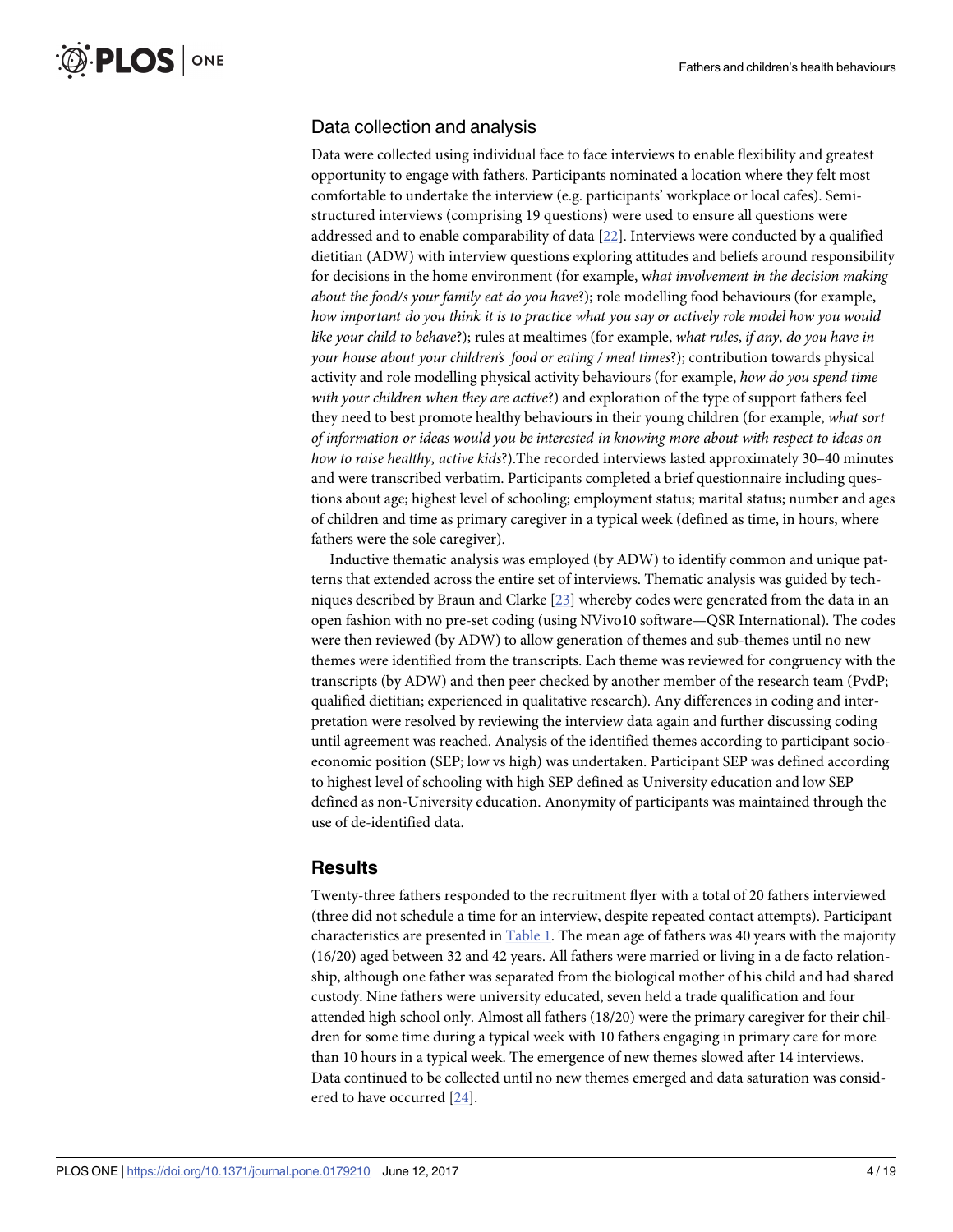<span id="page-5-0"></span>Thematic analysis of the transcripts revealed eight broad themes about fathers' beliefs, perceptions and attitudes towards the dietary and physical activity behaviours of their young children: (i) shared responsibility and consultation; (ii) family meal environment; (iii) parental role modelling; (iv) parental concerns around food; (v) food rewards; (vi) child health education; (vii) limiting screen time; and (viii) parental knowledge. A summary of themes, subthemes and sample verbatim quotes are presented in [Table](#page-6-0) 2. Analysis of themes according to paternal education/employment revealed no substantial differences in the views of fathers.

# Shared responsibility and consultation

Most fathers (16/20) acknowledged their shared responsibility with respect to the dietary and physical activity behaviours of their young children. Involvement in grocery shopping, meal planning and meal preparation were identified as key elements where role sharing was the norm. As one father explained:

'I mean most of our diet choices are fairly sort of joint decisions between my wife and I at the moment. . ..it does depend on where the workload is. But I'd say we share as equally as possible. Yeah certainly overall it's an equal role.' (Father 13, high SEP, two children under five)

| Total sample ( $n = 20$ )                |           |
|------------------------------------------|-----------|
| Fathers' age (years) (mean, SD)          | 40.0(5.1) |
| Education level obtained (%)             |           |
| University                               | 45        |
| Trade/apprenticeship                     | 35        |
| <b>High School completed</b>             | 15        |
| High School incomplete                   | 5         |
| <b>Employment status (%)</b>             |           |
| Employed / self-employed (full time)     | 90        |
| Employed / self-employed (part time)     | 5         |
| Unemployed                               | 5         |
| Marital Status (%)                       |           |
| Married                                  | 75        |
| De Facto                                 | 25        |
| Age(years) of target child (mean, SD)    | 3.6(1.0)  |
| Sex of target child (%)                  |           |
| Girl                                     | 60        |
| Families with other children (%)         | 70        |
| One other child                          | 45        |
| Two other children                       | 20        |
| Three other children                     | 5         |
| Sex of other children (%)                |           |
| Girl                                     | 60        |
| Age (years) of other children (mean, SD) |           |
| First other child                        | 5.85(3.0) |
| Second other child                       | 6.1(2.1)  |
| Third other child                        | $7( - )$  |
| Living arrangement with target child (%) |           |
| Residential, child and wife/partner      | 95        |
| Non-residential, shared custody          | 5         |
|                                          |           |

**[Table](#page-4-0) 1. Participant characteristics.**

<https://doi.org/10.1371/journal.pone.0179210.t001>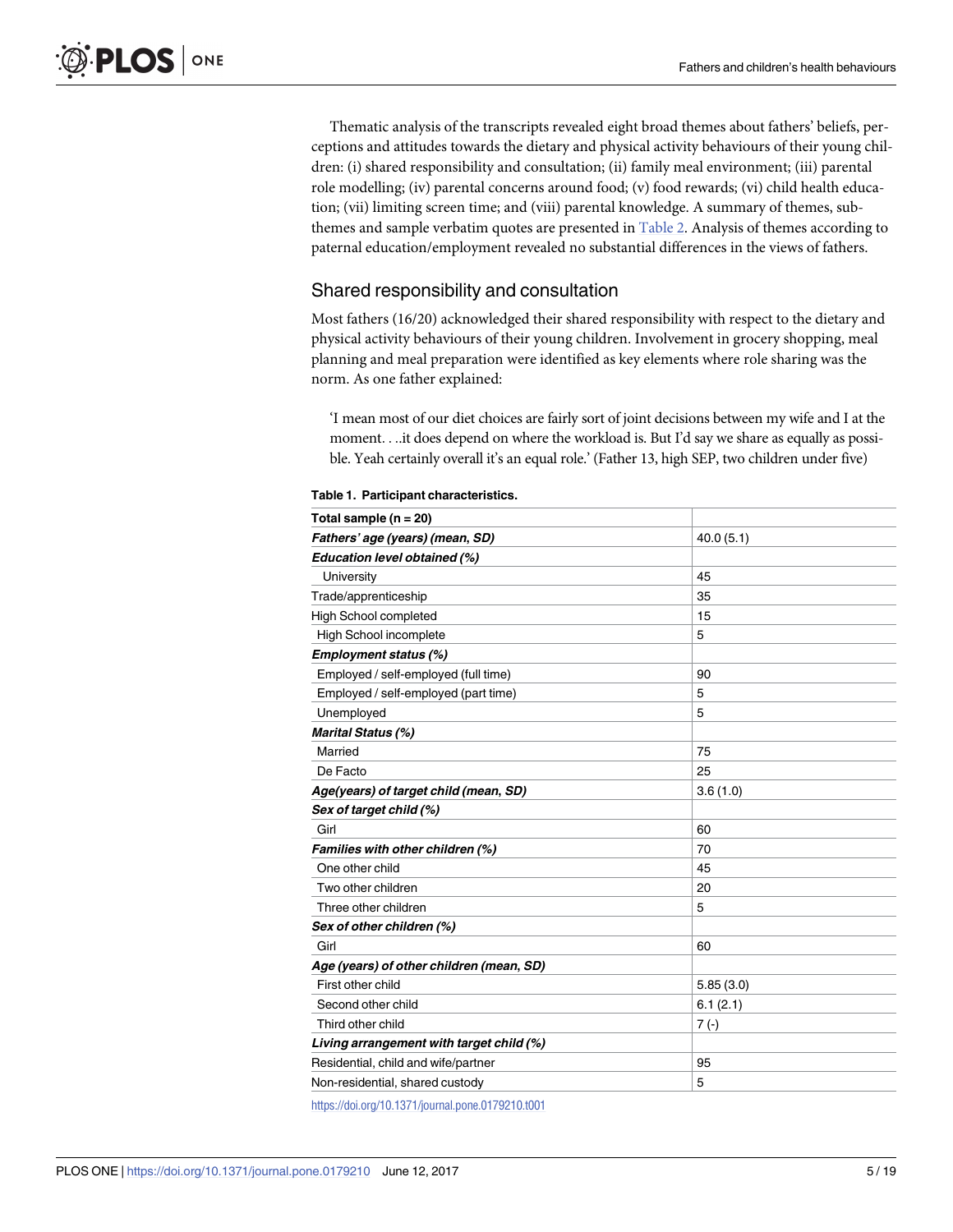<span id="page-6-0"></span>

| Themes & sub-themes                              | <b>Sample Quotes</b>                                                                                                                                                                                                                                                                                                                                                                                           |
|--------------------------------------------------|----------------------------------------------------------------------------------------------------------------------------------------------------------------------------------------------------------------------------------------------------------------------------------------------------------------------------------------------------------------------------------------------------------------|
| Theme 1: Shared responsibility<br>& consultation |                                                                                                                                                                                                                                                                                                                                                                                                                |
| Meal preparation/meal planning/<br>shopping      | "I do the majority of the cooking but usually my partner and I will<br>discuss we'll discuss what we want and then we'll also tailor around,<br>a little bit around our daughter's lunch" (FA04)                                                                                                                                                                                                               |
|                                                  | "It's my partner's domain for the most part when it comes to deciding<br>what's for dinner I guess I'll contribute to other things regarding<br>the meal-like reinforcing rules or whatever, so there is some<br>responsibility there." (FA17)                                                                                                                                                                 |
| Physical activity                                | "Oh yeah equal, 50/50, whatever you want to call it. It's pretty<br>important. 'Cause I think she you know you see she enjoys being<br>active so we just try and encourage that." (FA04)                                                                                                                                                                                                                       |
|                                                  | "I take a bit of the lead on that when it comes to an organised one. But<br>like I said, it's a shared thing. My wife does more of the fun ones!<br>always try to look outside the boxes and think what would he be<br>interested in?" (FA14)                                                                                                                                                                  |
| Theme 2: Family meal<br>environment              |                                                                                                                                                                                                                                                                                                                                                                                                                |
| Family meals                                     | "We make sure that it's family time so that everyone sits at the table<br>together, so it's a social event. We make sure that we don't leave the<br>table at dinnertime anyway until everyone's finished, so introducing<br>some of those basic sort of politeness and things" (FA02)                                                                                                                          |
|                                                  | "Yeah we always try to make sure we sit down together. I think that's<br>pretty important. We'll all sit down and we'll make sure, yeah. There's<br>no TV on, there's nothing like that, sort of just us." (FA11)                                                                                                                                                                                              |
| Meal time rules                                  | "There's normally dessert as in pears and yoghurt or something like<br>that and if you don't eat your vegetables and meat-same as what I<br>was brought up with, I guess, unless it's finished on my plate there<br>won't be any further treat." (FA06)                                                                                                                                                        |
|                                                  | "Sometimes if one of the kids says "I'm done with this can I have<br>some yoghurt please?" then we'll reinforce the notion of finishing the<br>first part of the meal before the next bit. If we think it's been a big<br>serve of the main, then we'll acknowledge that so there's a context<br>around why we're allowing the dessert to happen when the main isn't<br>finished." (FA17)                      |
| Theme 3: Parental role<br>modelling              |                                                                                                                                                                                                                                                                                                                                                                                                                |
| General                                          | "It's, you know, we're role models in all aspects of life and I think<br>healthy eating habits and exercise and the whole package is such a<br>critical part. I think there's a lot geared back to the parents taking<br>responsibility for that because they're the ones setting the example of<br>that sort of habits/culture. So yeah, no, it's a huge part of what we<br>practice and preach." (FA03)      |
|                                                  | "I mean I think kids learn by seeing and hearing. We try to model and<br>it doesn't always work but we are conscious of leading by example for<br>all the kids." (FA17)                                                                                                                                                                                                                                        |
| Meal times                                       | "I think it's very important and that's why I always make sure that they<br>see me drinking water, for example. I eat with them for breakfast<br>every morning. we eat that together. We nearly always eat the same<br>thing unless my wife's home a bit later, I might feed the girls first and<br>then we eat later as parents. So on the whole, yeah, we lead by<br>example and eat the same thing." (FA02) |
|                                                  | "I've lost count of the amount of times I've eaten a dish with<br>vegetables, a balanced meal, because I'm trying to show XX in<br>particular that it's the right thing to do." (FA09)                                                                                                                                                                                                                         |

| Table 2. Summary of themes, sub-themes and sample verbatim quotes. |  |  |  |  |
|--------------------------------------------------------------------|--|--|--|--|
|--------------------------------------------------------------------|--|--|--|--|

(Continued)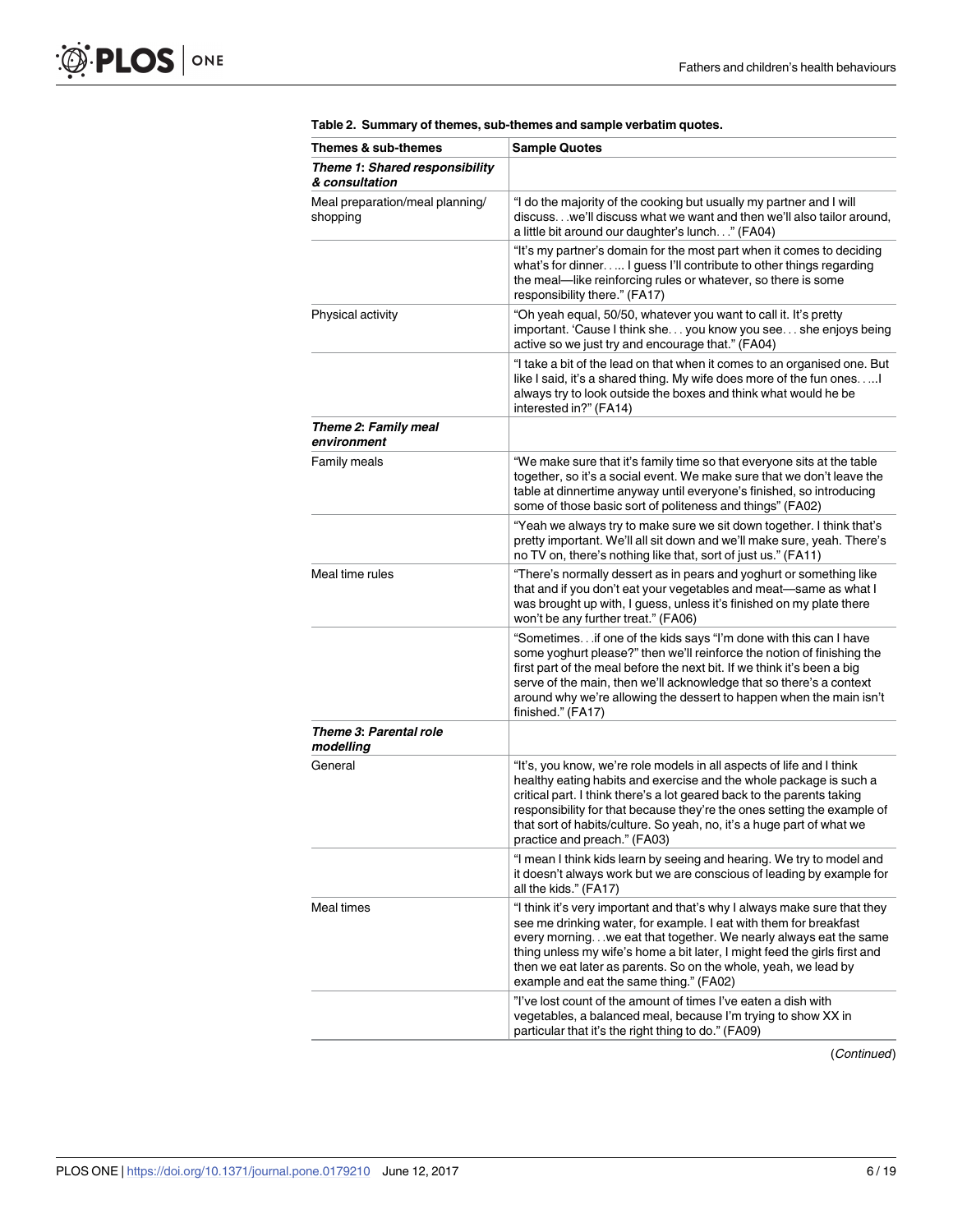| Themes & sub-themes                       | <b>Sample Quotes</b>                                                                                                                                                                                                                                                                                                                                                                                                 |
|-------------------------------------------|----------------------------------------------------------------------------------------------------------------------------------------------------------------------------------------------------------------------------------------------------------------------------------------------------------------------------------------------------------------------------------------------------------------------|
| Meal times (continued)                    | "I think it's very important and that's why I always make sure that they<br>see me drinking water, for example. I eat with them for breakfast<br>every morning we eat that together. We nearly always eat the same<br>thing unless my wife's home a bit later, I might feed the girls first and<br>then we eat later as parents. So on the whole, yeah, we lead by<br>example and eat the same thing." (FA02)        |
| Activity                                  | "It gets back to leading by example I don't tell a four year old we<br>need to go and do exercise, but I tell them we need to go for a bike<br>ride or to the park (FA06)                                                                                                                                                                                                                                            |
|                                           | "It's just a matter of all parents have a responsibility to make sure their<br>kids enjoy sport and see the value in it. You don't have to breed elite<br>level AFL sportsmen or cyclists or tennis players, whatever else, but<br>as long as the kids enjoy playing something." (FA10)                                                                                                                              |
| Theme 4: Parental concerns<br>around food |                                                                                                                                                                                                                                                                                                                                                                                                                      |
| Convenience                               | "I guess people have less time so it's about food that's easy to<br>prepare which is processed, which is typically like high in calories and<br>low nutritional value." (FA12)                                                                                                                                                                                                                                       |
|                                           | "I guess there's probably been a sort of an instrumental move over<br>time towards more sort of mass produced food, mass prepared food,<br>and I guess there's probably some growing awareness of the pitfalls<br>of that." (FA13)                                                                                                                                                                                   |
| <b>High Energy/Fast Foods</b>             | "They hone in on what they like, particularly speedy foods and treat<br>foods and junk food, unfortunately." (FA05)                                                                                                                                                                                                                                                                                                  |
| High Energy/Fast Foods<br>(continued)     | " we try to make a concerted effort for our kids to not eat a heap of<br>junk food but we still have it. we realise that kids are going to want<br>it." (FA10)                                                                                                                                                                                                                                                       |
| <b>Food Marketing</b>                     | "The ads that you see on T.V. of kids going to Maccas and that's<br>the visual thing I see through the media." (FA04)                                                                                                                                                                                                                                                                                                |
|                                           | "Kids eating everything that's marketed towards what they like and<br>getting them to get their parents to go to restaurants and stuff,<br>Macca's and stuff, like let's get the kids in and they'll tell the parents<br>where they want to go and the parents don't seem to not have a<br>say but I reckon they're dictated by where the kids want to go instead<br>of the other way around." (FA08)                |
| Theme 5: Food as a reward                 |                                                                                                                                                                                                                                                                                                                                                                                                                      |
| Food reinforcement                        | "I think we all default to that option as parents. We dangle the carrot of<br>obviously a sweet or treat of some kind-as an example, they might<br>get a small ice-cream for eating most of their dinner for the night. To<br>encourage the children to probably eat the right foods first and<br>foremost, we then dangle the incentive carrot that if you do that then<br>you get a reward after the fact." (FA03) |
|                                           | "Generally we would not say you cannot have oh, maybe we would.<br>Maybe we would say actually, I can think of examples where we<br>have said "You have to finish what's there if you want to have that."<br>(FA09)                                                                                                                                                                                                  |
| Behaviour reinforcement                   | "We do use food for bribery. It's more of a bribery thing rather than a<br>reward thing just to keep her still for five minutes while we get<br>ourselves organised." (FA04)                                                                                                                                                                                                                                         |
| Behaviour reinforcement<br>(continued)    | Yes. I'd say that with, particularly with McDonalds and those sort of<br>treats we just sort of found and decided that it's better to use it as a<br>treat, things like McDonaldsyeah it is used as a treat, a bargaining<br>chip or something like that, yeah. The reverse is true too-"OK well<br>we said if this happened you could have some Maccas but it hasn't so<br>we're not having it" (FA10)              |
| Theme 6: Child food education             |                                                                                                                                                                                                                                                                                                                                                                                                                      |

#### **Table 2.** (Continued)

(Continued)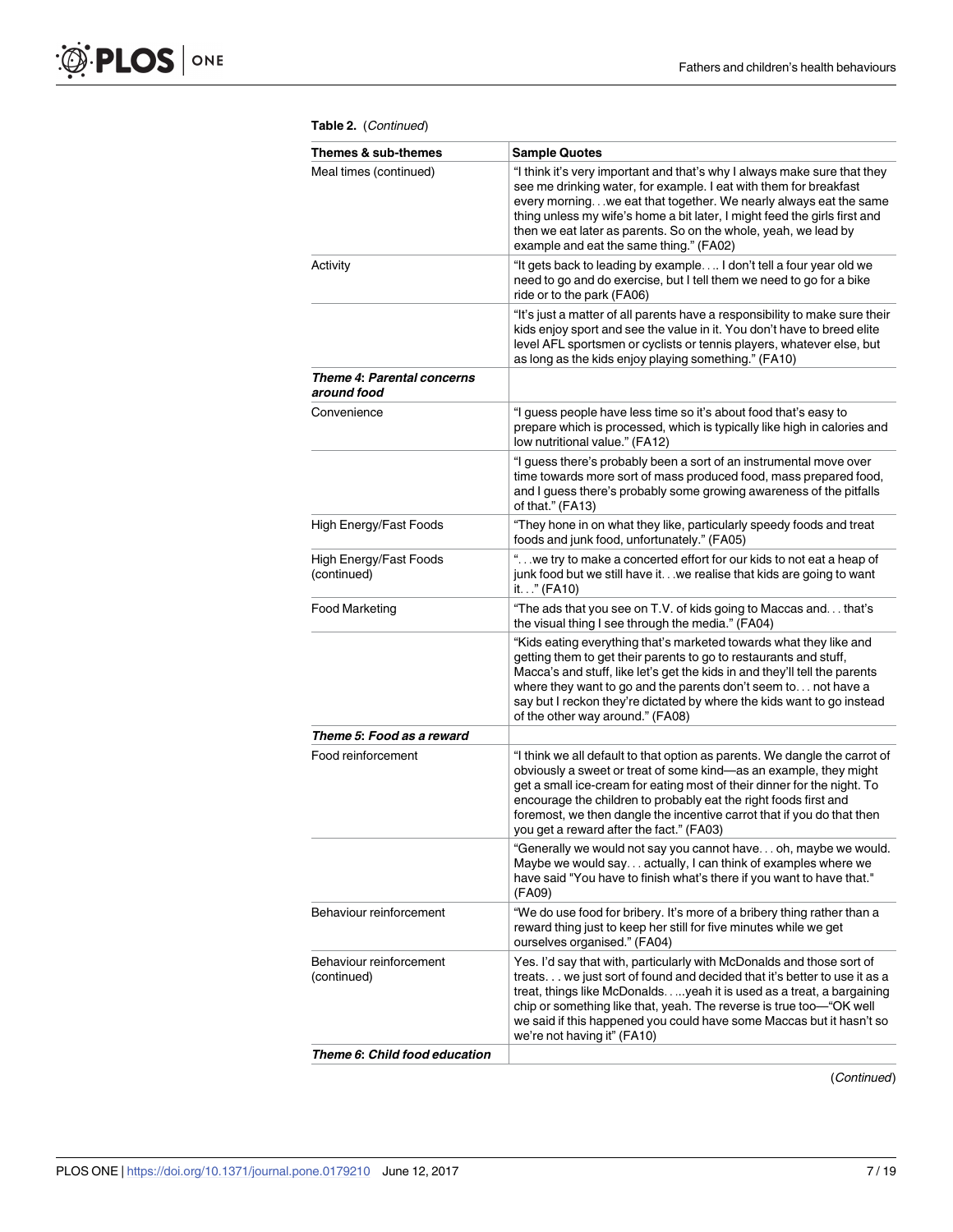| Themes & sub-themes           | <b>Sample Quotes</b>                                                                                                                                                                                                                                                                                                                                   |
|-------------------------------|--------------------------------------------------------------------------------------------------------------------------------------------------------------------------------------------------------------------------------------------------------------------------------------------------------------------------------------------------------|
|                               | "One thing that we often use is we often refer to food groups for your<br>strength and your sports and other aspects. So all those elements to<br>culminate, you know, encourage them to this type of food will<br>actually encourage you to be stronger, better at play." (FA03)                                                                      |
|                               | "It's not a common thing but when we do it's generally about trying<br>new things and learning about the foods we like and don't like.<br>Sometimes it's from a health perspective but at a kid's level.<br>Something like dairy is good for strong bones-stuff like that." (FA18)                                                                     |
| Theme 7: Limiting screen time |                                                                                                                                                                                                                                                                                                                                                        |
|                               | "You know, when we were growing up it was all about go outside and<br>play and if someone had a ball then play with that. These days there's<br>four of them crowded around a phone instead of going outside and<br>that's what I find challenging." (FA05)                                                                                            |
|                               | "We're not big fans of getting her in front of the TV. We've had friends<br>with kids of a similar age saying to get her to be quiet put Elmo on for<br>half an hour. We're not big on that. I've had the TV on and she takes a<br>semi interest but she's not going to sit on the couch and be glued to it<br>which is a good thing, I think." (FA08) |
| Theme 8: Parental knowledge   |                                                                                                                                                                                                                                                                                                                                                        |
| Physical activity             | "A playbook of games that parents could default to or use or utilise at<br>home in some capacity would be quite helpful. 'Cause often we don't<br>know the games that they play at care or whatever these activities<br>may be, I think would go a long way to changing people's habits at<br>home." (FA03)                                            |
|                               | "I'm concerned with how much is too much physical activity as a kid.<br>Obviously she's only pretty young at the moment but when she gets<br>older, primary school age, I have no idea if doing a certain amount of<br>exercise a week is detrimental or healthy" (FA08)                                                                               |
| Diet                          | "And, are there any sort of foods that are a 'must have'? Or<br>amounts-he eats so variably from day to day and week to week. So<br>what's normal I guess" (FA16)                                                                                                                                                                                      |
|                               | "I think maybe ideas around what to do when something isn't right.<br>Like, my child won't eat such and such so what can I do kind of thing.<br>They change a lot in a short amount of time and there's so much<br>information out there it's hard to know what's right and what isn't. A<br>definitive guide on what's what I suppose." (FA20)        |

**Table 2.** (Continued)

<https://doi.org/10.1371/journal.pone.0179210.t002>

Whilst fathers were able to identify that their role may be different to that of their partners (e.g. reinforcing meal-time rules), or that they contribute to a greater/lesser degree (e.g. for household grocery shopping), they identified that the overall responsibility was essentially shared equally. Shared responsibility was also identified in the context of physical activity with many fathers recognising the importance of their children being physically active for health as well as enjoyment. For example:

'We both think activity is important and so it's really a 50/50 thing I guess. We'll talk about the structured stuff together and determine if it's right but other than that we share that responsibility.' (Father 17, low SEP, one child under five)

#### Family meal environment

Almost universally, fathers (19/20) identified the importance of the family meal environment with respect to their children's eating behaviours, with fathers infrequently mentioning that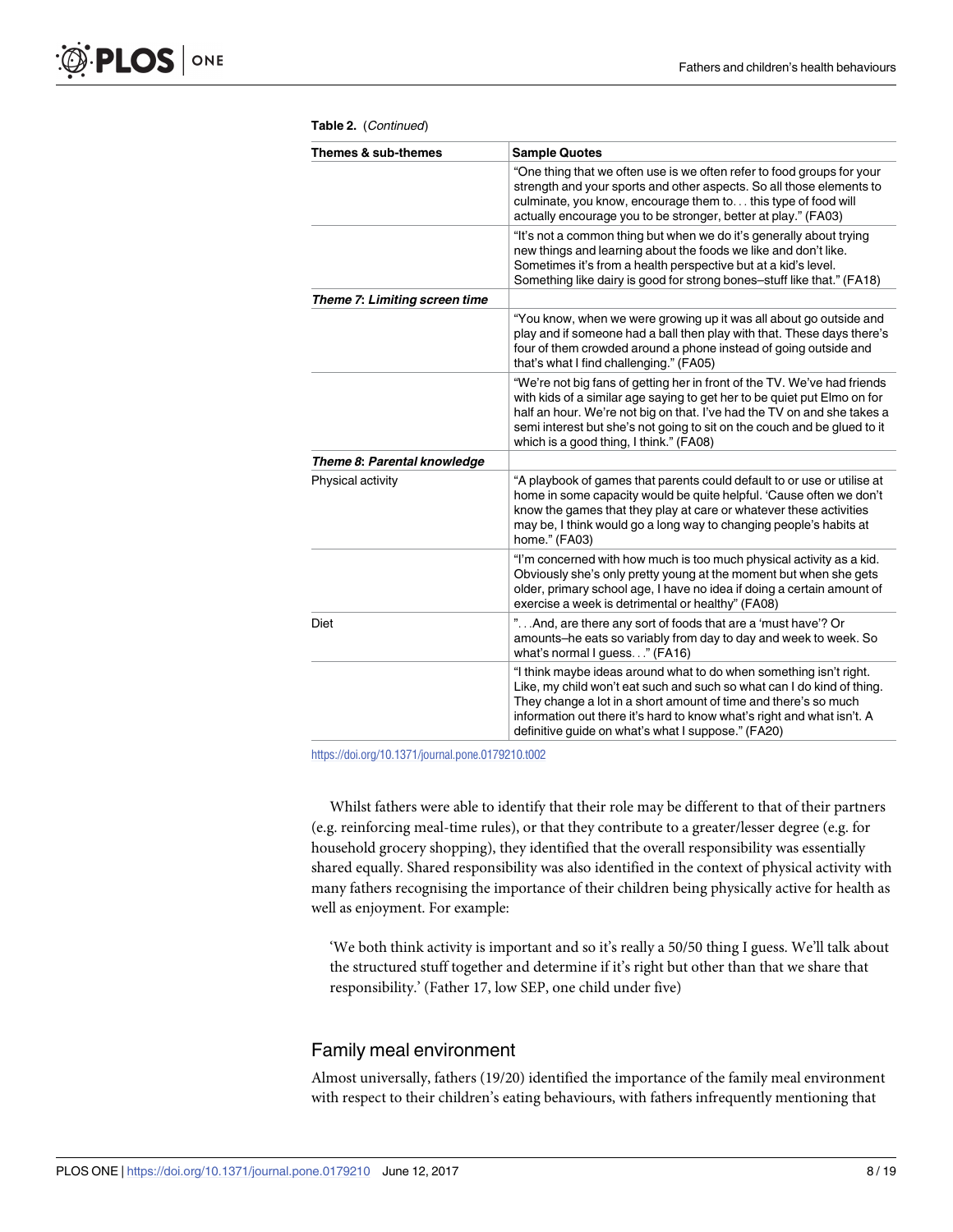they occasionally may not be home in time to share the evening family meal. Two important characteristics within this theme were identified. Firstly, fathers believed family meal times were an important part of the family social fabric; not only sharing a meal, but also engaging in other aspects of social etiquette such as family conversations and the formation of family traditions around meals. As one father describes:

'We try and aim as a family, especially for meal time/dinner time to sit down as a family and share that as not only a time for eating but more so conversing and communicating with the family. So we see food as coupled with that as part of our rules, tradition that we like to sit down as a family.' (Father 3, high SEP, one child under five)

Meal time rules were the second characteristic in this theme. The setting of boundaries and expectations with respect to behaviour at meal times; the amount of food eaten and the types of foods eaten were commonly raised. Fathers spoke of these rules as having evolved over time in accordance with their young children's development and their own past experiences being drawn upon to inform the basis of the rules in place. For example:

'We'll usually have dessert, maybe fruit or yoghurt or something similar but unless the main is finished there isn't any further eating. . . if they don't eat because they are not hungry then that's OK. But there's no eating later on.' (Father 17, low SEP, one child under five)

# Parental role modelling

Fathers (18/20) identified parental role modelling as important in the context of diet and physical activity. Fathers indicated their belief that parents have a responsibility as the first role models children are exposed to, with the home the first environment this role modelling occurs. It was acknowledged by most fathers (14/20) that the opportunity to set the expected example and influence the behaviours of their children was ever present as their children learn by observation and imitation of those around them. As one father explained:

'I think it's extremely important. Your words, your actions, your behaviours have a great impact because I believe the home is the first school that they attend. So what they learn from us is eventually what their characters will be made up of.' (Father 1, high SEP, one child under five)

Fathers were conscious of setting the example for their children not only in what they say, but also in their actions at meal times. Most fathers (16/20) reflected that, given busy lifestyles, the opportunities to set examples at meal times may not always present themselves. These same fathers believed their young children learned by observation, and that fathers' role modelling of desired behaviours at meal times was integral to the establishment of these behaviours. For example:

'I think it's very important, you can tell your kids to eat vegetables but if you're not eating them yourself it's very hard. They think you're not doing it so why should they. I think it's very important.' (Father 6, low SEP, two children under five)

Similar ideas emerged around parental role modelling of engagement in physical activity. Fathers were cognisant of the different contexts in which physical activity can occur. They acknowledged the importance of contextual structured activities (e.g. swimming lessons), but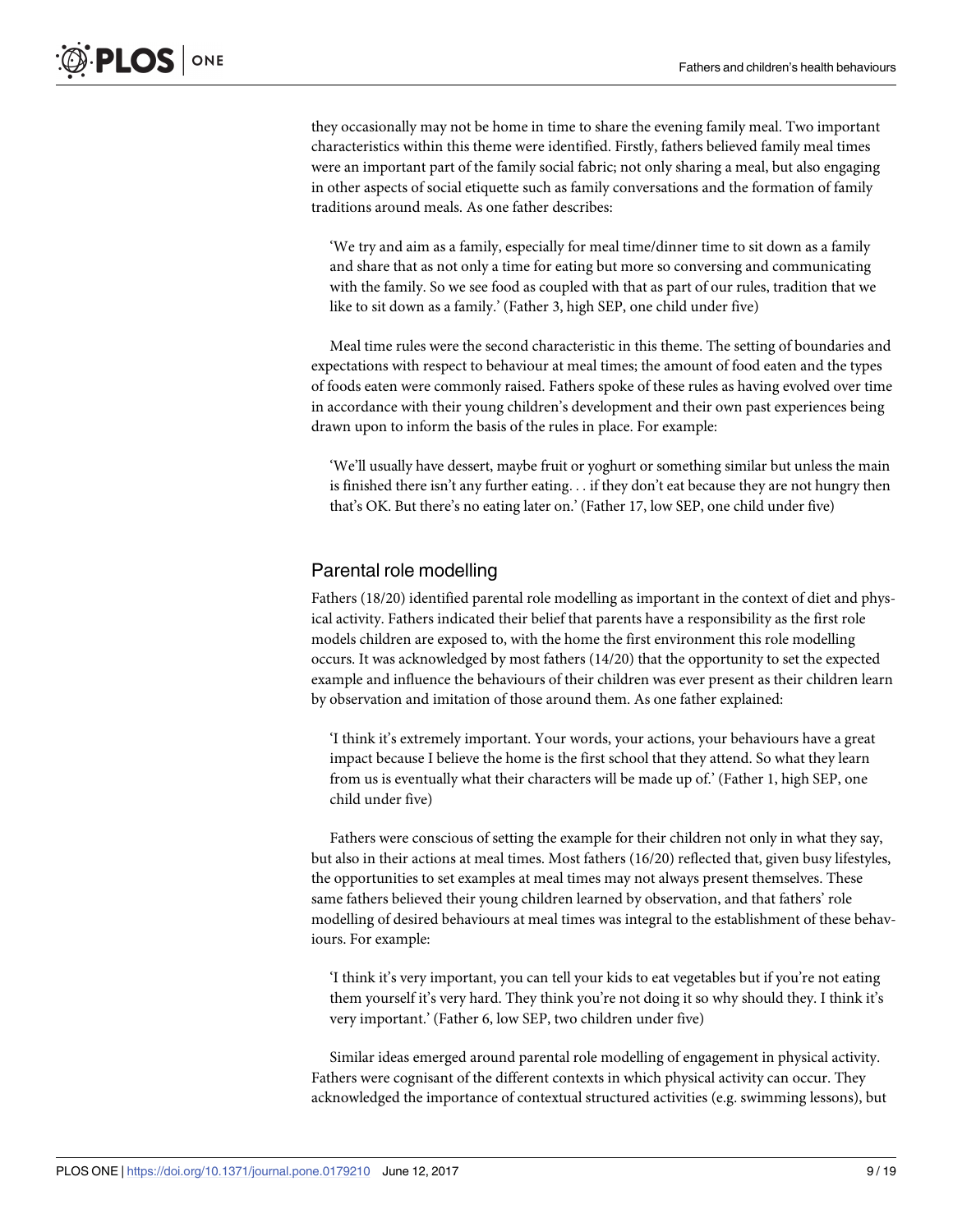believed that incidental activity (e.g. walking to local parks) was an opportunity to role model being active generally. For example:

'I mean basic stuff, like we'd always encourage walking places that we can locally. I guess that also goes with your role modelling stuff and that we would always try and walk somewhere if we can, especially if it's just a local activity.' (Father 13 high SEP, two children under five)

Fathers (13/20) also communicated the need for enjoyment when being active, with the implication being that if children found being active fun they would be more likely to engage. It was in this context that fathers discussed their belief their children were more active when they were involved in the activity also. As this father described:

'I will instigate the rough and tumble. . ..we can get physical where there's pushing and shoving. . ..so we try to get as involved as much as you can.' (Father 1, high SEP, one child under five)

## Parental concerns around food

Fathers (16/20) expressed their concerns about food on a variety of related topics including their children's exposure to high energy, non-core foods (such as sweet or savoury snacks and sugar sweetened beverages), convenience foods and food marketing. Fathers identified the widespread exposure their children had to high energy, non-core foods even when attempting to limit such foods. Fathers recognised that children enjoy high energy foods but the regular exposure to such foods made it difficult to achieve a balanced diet appropriate for young children. As this father pointed out:

'. . .yeah, I guess there's a lot of junk food I guess. . ..or processed food that's around, that as a parent it's hard to sort of direct them—I mean to find that balance.' (Father 7, high SEP, two children under five)

Linked to these concerns, was the topic of food marketing towards young children. Some fathers (6/20) expressed their concern for such marketing due to its omnipresence and the message it conveys to young children that such foods are considered part of an everyday diet. Fathers aired their concerns regarding feeling ill-equipped to deal with the additional parenting burden of such marketing strategies. For example:

'. . .well we try to steer the kids while we can now because they're still pretty young away from commercial TV because it's just. . .the advertising is everywhere and it's hard enough. . .' (Father 10, high SEP, one child under five)

Additionally, fathers (8/20) acknowledged convenience foods contributed to ill-informed choices about their family's eating behaviours. While fathers were mindful of take away foods also being convenient, they were also conscious of the availability of highly processed, massproduced foods that suggest greater convenience to busy families. However, these fathers did point out that some highly processed foods weren't any more convenient than the fresh foods they were replacing.

'Foods that are meant to make life easy. So instead of a piece of fruit, it's a roll-up. I guess it's processed food really–anything that we're told makes life easier around food choices. . .' (Father 19, low SEP, two children under five)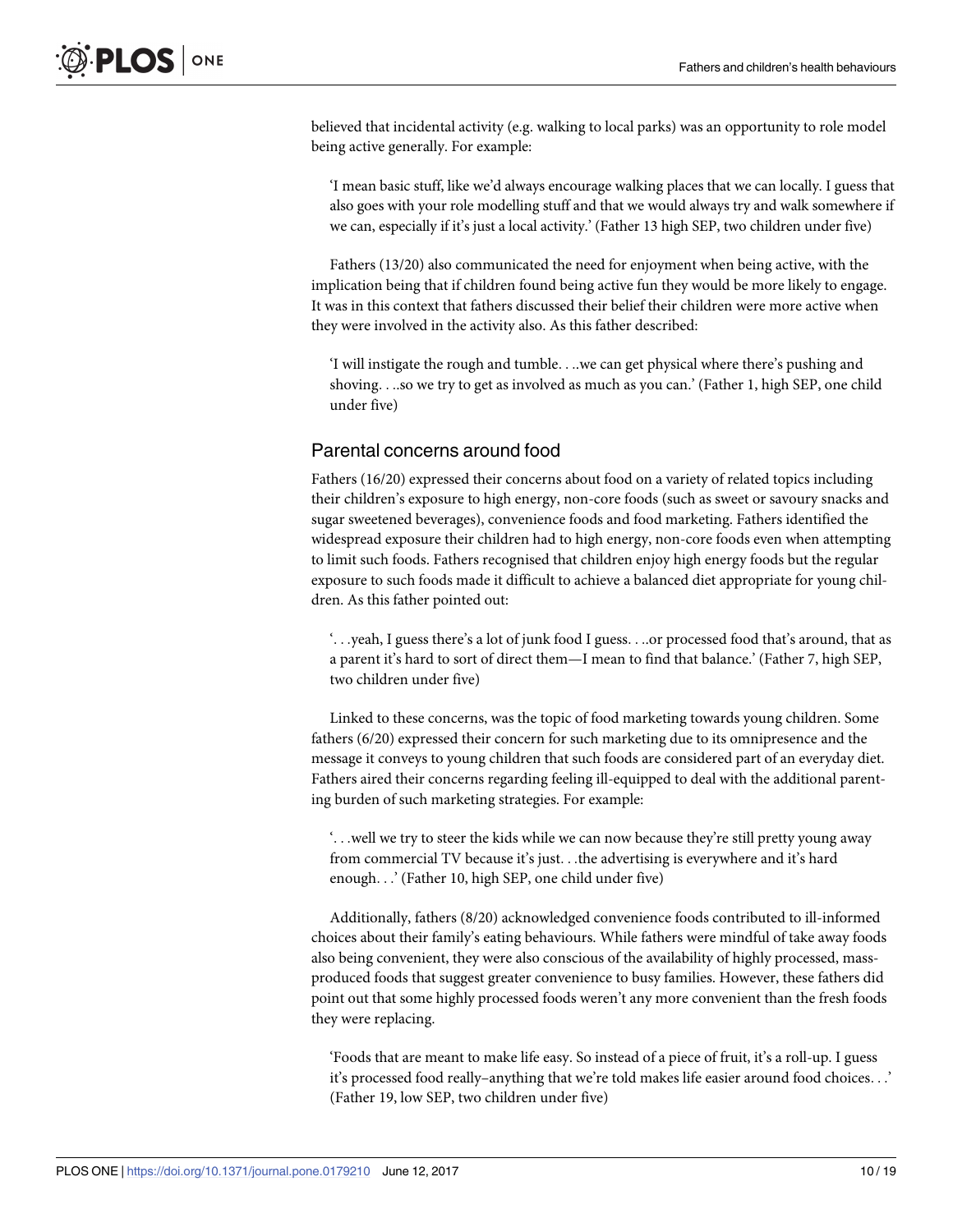# Food as a reward

The use of food as a reward was described by all but one father although there were some notable differences in the approaches fathers took when using this strategy. For example, food rewards were used as an enticement to eat other foods, which was common in the context of children requesting dessert at dinner time. Some fathers (6/20) indicated that it was difficult to achieve a learning environment where the context of when it is appropriate to have dessert could be taught without disparaging other foods and causing the dessert to be the object of desire. In addition, others added they felt ill-equipped to deal with these dinner-time scenarios and deficient in the skills needed to successfully navigate and teach their children in such circumstances. As this father explains:

'. . .I suppose I'm looking for her to eat a bit more and maybe might use that bait with the ice-cream or something like that, but I don't like doing it but I've got no other tools.' (Father 15, low SEP, one child under five)

Food was also used as a reward for non-food related behaviour. Fathers (9/20) described using food (commonly high energy, non-core foods) as a reward or bribe in scenarios where they wanted certain behaviours from their children, such as quiet play/activities or assisting with chores. Fathers lamented the consequences of this action in that the foods used for rewarding desired behaviour had become standard snack-time foods and thus had inadvertently been introduced into the everyday diets of their children.

 $\cdot$ ... we probably use it as a reward... it's more a treat and ... unfortunately where I think we've gone wrong is treats are now just standard snacks rather than a treat for good behaviour.' (Father 5, high SEP, one child under five)

# Child food education

It was apparent from the responses of several fathers (10/20) that discussions with their children about food were far more frequent than discussions relating to physical activity or play. Topics of discussion varied from food groups (e.g. fruits and vegetables, breads and cereals), how foods contribute to certain parts of the body (e.g. calcium and strong teeth), to healthy versus unhealthy foods. Fathers were mindful of creating a learning environment for their child when talking about food by attempting to provide a context to any information irrespective of what kind of food was being discussed. For example, five of these fathers felt that negative talk about non-core foods, even if these are less desired foods, fails to educate appropriately about the context of when it is appropriate to have these foods.

'. . .what we say to the youngest one, that's a sometimes food, so sort of understand that you don't want to talk down that it's so negative and evil because. . .then the kids will question why they're even allowed to eat it.' (Father 10, high SEP, one child under five)

#### Limiting screen time

In discussing children's activities, some fathers (6/20) raised issues around limiting screen time. While fathers only occasionally raised the importance of not having screen time during family meals, it was commonly discussed by fathers in the context of ensuring their children engaged in appropriate levels of activity and minimising sedentary behaviour. For example: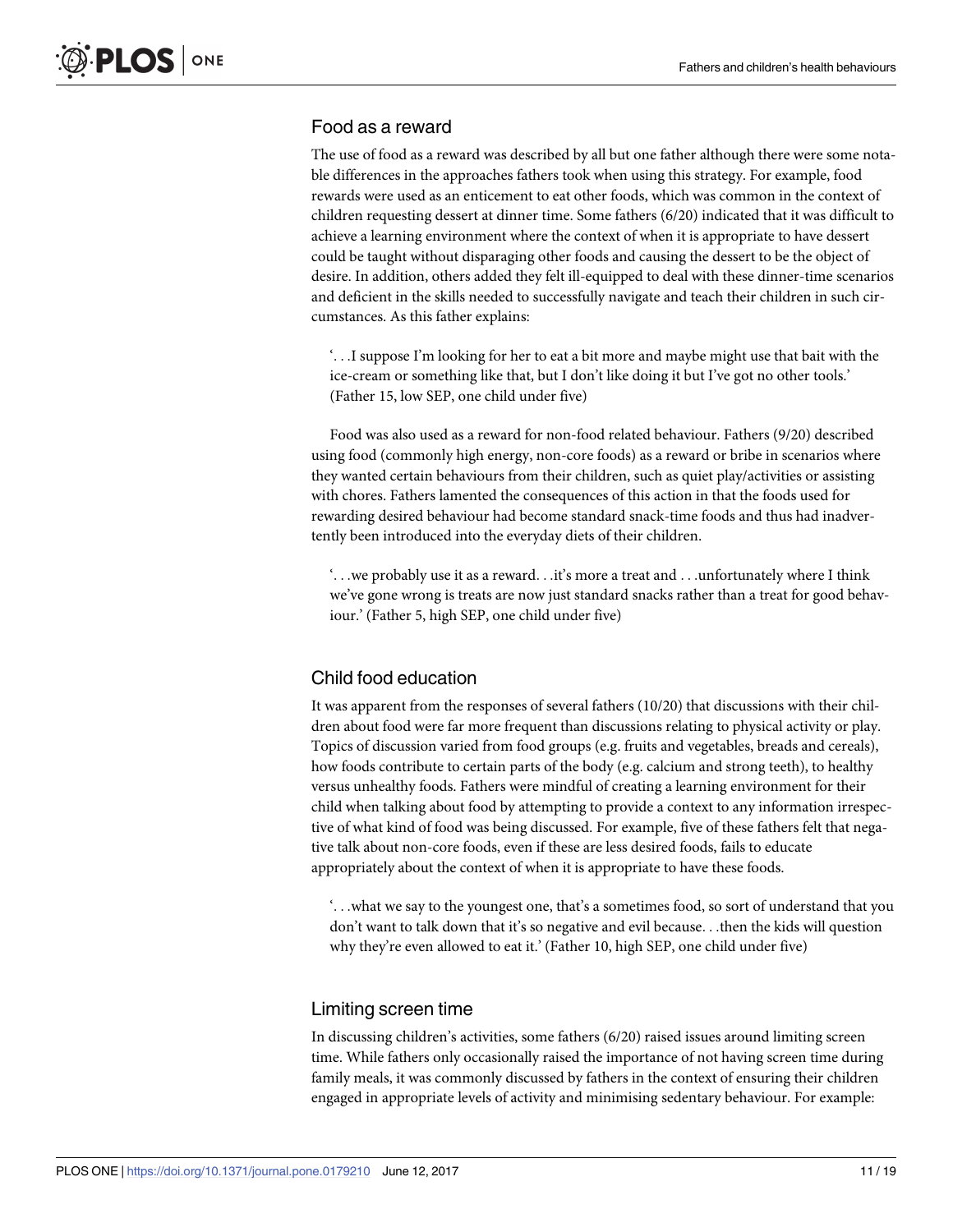'I guess a shared underlying value that too much time indoors is not good, like sitting in front of the TV for extensive periods of time is unhealthy.' (Father 12, high SEP, one child under five)

Limiting the availability of screen use (time of day/total time) was described by fathers although these limits were not without their own challenges. An important challenge for families related to the ubiquity and portability of electronic devices, such that even when their young children are meant to be engaging in non-screen based activity, the appearance of portable electronic devices was not uncommon.

'You know, when we were growing up it was all about "go outside and play" and if someone had a ball then play with that. These days there's four of them crowded around a phone instead of going outside and that's what I find challenging.' (Father 5, high SEP, one child under five)

# Parental knowledge

Almost all fathers (19/20) felt they lacked sufficient knowledge to deal with their children's nutrition and physical activity needs. It was apparent that fathers called upon their own experiences, as well as discussed these needs with their partners, to provide food and activity environments they believe to be appropriate for their young children. However, fathers stated a desire to have greater knowledge of these matters but also articulated frustration about a lack of useable, or, at times conflicting information, regarding children's nutrition and physical activity. As this father describes:

'I mean, there's so much development that occurs in the first few years–how do we know we're getting it right? It'd be great to have a guide on what to expect at certain ages and what's OK and what's too much.' (Father 16, low SEP, one child under five)

All fathers described wanting to have access to resources on children's eating and physical activity that were readily available, evidence-based and offered guidance on appropriate foods and physical activities for children across childhood. Whilst many fathers felt a resource of this type could be electronic, a substantial proportion also believed a hardcopy guide would be useful to access on repeated occasions.

In addition to the identified themes presented here, a small number of individual fathers also raised topics relating to food restriction, physical activity skill development and differences in food preparation on weekends. Due to the small number of fathers that raised these topics, they were not presented here.

# **Discussion**

This study contributes to the limited work examining fathers' beliefs and perceived roles in the eating and physical activity behaviours of their young children. Additionally, it provides an understanding of paternal views regarding the type of support fathers require to best promote these behaviours. The findings suggest that fathers believe healthy eating and physical activity behaviours are important for their young children; that fathers believe they can promote and support these behaviours in a number of ways; and that their role in such promotion and support is an important one. The results presented here build on existing qualitative work in this area by expanding our understanding of fathers' perceptions regarding young children's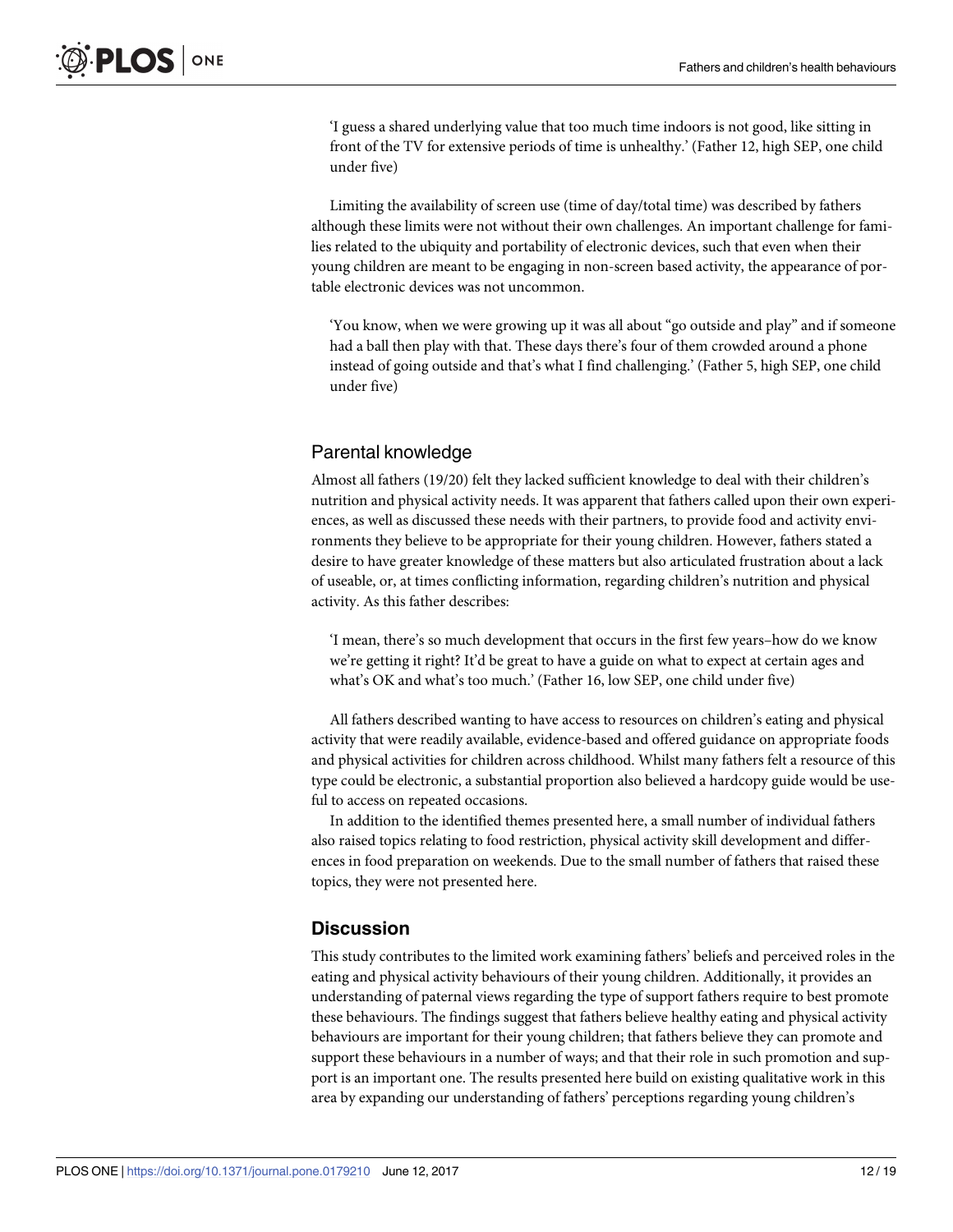<span id="page-13-0"></span>eating, as well as contributing unique perspectives on the paternal role in their young children's physical activity behaviours. It is of interest to note that of the eight themes identified, three related to both diet and activity, four related to diet only and one related to physical activity only.

Fathers acknowledged their shared responsibility with mothers in the context of the dietary and physical activity behaviours of their young children. There has been limited work investigating fathers' perceptions about young children's dietary behaviours, with the focus generally on paternal feeding practices, (such as pressure to eat and food restriction), in relation to child weight status [\[12,](#page-17-0) [19,](#page-17-0) [25\]](#page-17-0). However, emerging research has begun to capture the views of fathers on their roles and responsibilities regarding family meals. For example, Mallan and colleagues identified that perceived responsibility for child feeding, along with a more involved attitude toward their role as a father, were positively related to how often fathers ate meals with their children [\[26\]](#page-17-0). Fathers in our study described family meals as an important opportunity to develop family social fabric and developmentally appropriate mealtime rules. This is supported by early work by Horodynski and colleagues, who, in their qualitative study of African-American fathers of toddlers, described mealtime patterns of behaviour, such as the establishment of family customs and the development of routines or rules that govern these customs [\[27\]](#page-18-0). There is also limited data reporting fathers' perceptions about their role in young children's physical activity behaviours. Whilst fathers' physical activity has been reported as a probable positive correlate of children's physical activity, [\[28\]](#page-18-0) as has parental support for physical activity, [\[29\]](#page-18-0) to our knowledge, fathers' perceptions about their roles in young children's physical activity behaviours have not been studied previously. Ferreira and colleagues, in their review of environmental correlates of physical activity, noted that fathers' physical activity (and not mothers') was a consistent positive correlate of physical activity in children [\[28\]](#page-18-0). Additionally, Cleland and colleagues, in their longitudinal study of the family physical activity environment observed that paternal direct support was positively associated with weekend MVPA in older boys [[29](#page-18-0)]. However, the observations of the Cleland study and the Ferreira review were in children older than five years of age. Our study contributes to the understanding of fathers' roles in children's physical activity behaviour through investigation of paternal beliefs that specifically relate to the younger child. Such investigation has provided unique perspectives not previously examined in fathers of children in this age group. In this study, fathers believed they were responsible for role modelling healthy eating behaviours with importance placed on role modelling at the evening meal. This is somewhat supported by work by Campbell and colleagues, who, in their qualitative study exploring Australian parents' views of children's food choices, noted that the majority of parents (mothers) in that study believed parental modelling at meals times to be important [\[30\]](#page-18-0). However, unlike role modelling desired eating behaviours at specific times, fathers felt opportunities to role model physical activity behaviours were less restrictive with importance placed on enjoyment and participation. Fathers also believed being physically active, (and consequently role modelling physical activity), in these different contexts, to be beneficial to the development of their children's physical activity behaviours. This notion is supported by a review of correlates of preschool children's physical activity by Hinkley and colleagues which reported that children with active parents tended to be more active [\[31\]](#page-18-0).

While fathers were aware of their role in influencing their children's diet and physical activity, largely through shared responsibility and modelling, they felt there was a lack of information to guide them. Fathers, in the present study, expressed a desire to be better informed about their children's diet and physical activity needs through access to reliable information. This is in contrast to recent qualitative work by Tanner and colleagues, where mothers described fathers as disinterested in healthy food provision in comparison to mothers [[9](#page-17-0)].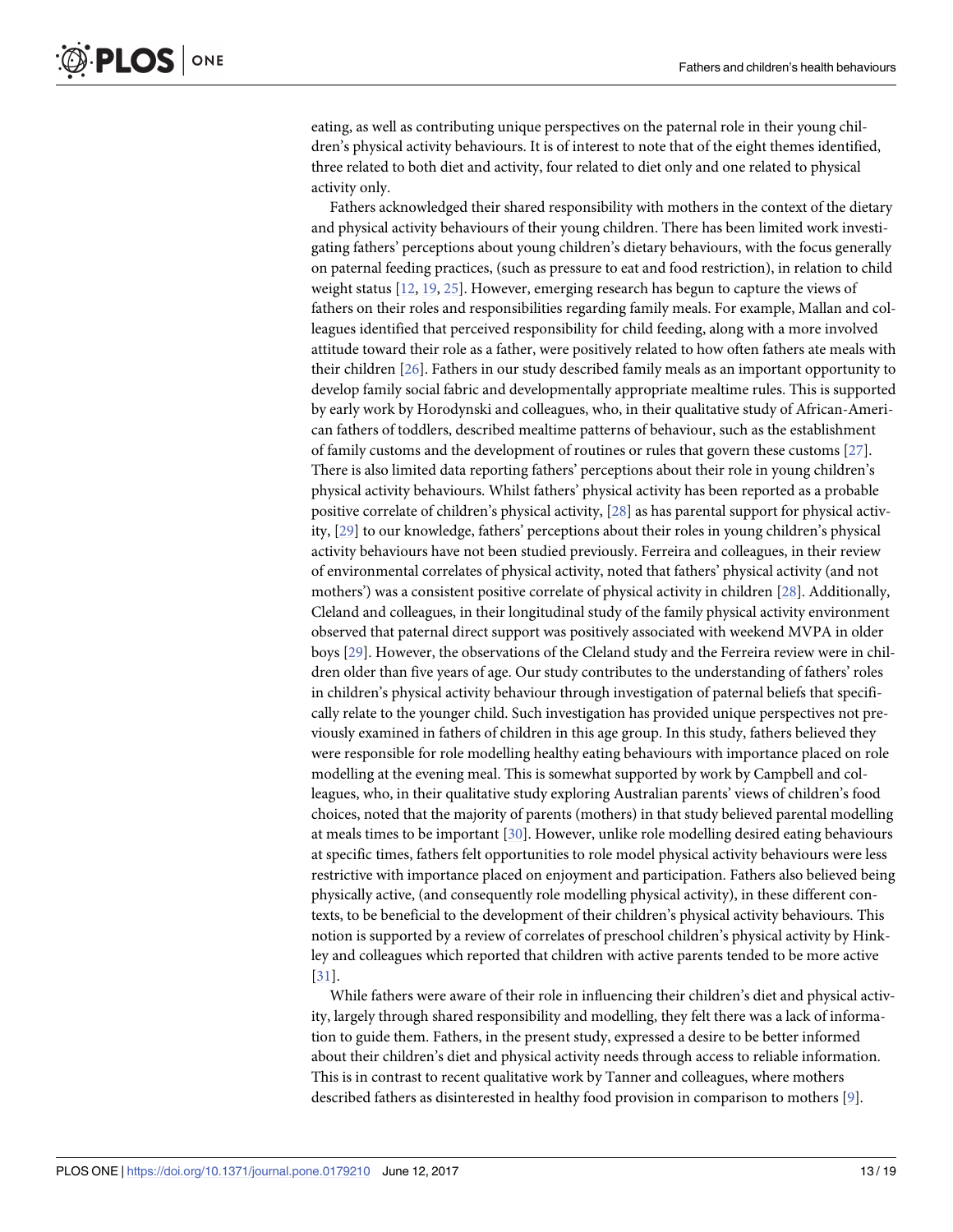<span id="page-14-0"></span>However, as was the case with some fathers in our study, mothers in the Tanner study also described fathers as being unskilled to provide healthy food options.[[9](#page-17-0)] Lamb postulated that fathers' engagement with their children is determined by four factors, one of which is adequate parenting skills and that possession of these skills results in a higher likelihood of engagement with their children [\[32\]](#page-18-0). Yet the fathers in our study, despite identifying a lack of knowledge and skills at times, were already discussing these needs with their partners. This is supported by recent work by Khandpur and colleagues who described the majority of fathers in their qualitative study as sharing parental responsibility for child feeding with their partners, as well as engaging in discourse to resolve any differences that may arise [[33](#page-18-0)]. That these similarities and differences exist in the current literature on fathers' involvement and perceptions with respect to their young children's dietary and physical activity needs is not surprising and indicates that significant further study is warranted.

A number of themes were identified relating to parental food concerns. For example, fathers described their belief that foods that are purported to be more convenient were often highly processed, high in energy and low in nutritional benefit. This finding is of interest given that previous studies have reported parental misconceptions regarding the quality of children's diets. For example, Kourlaba and colleagues, in their large study of Greek mothers and their children below five years of age, observed that over 80% of mothers overestimated the quality of their child's diet [[34](#page-18-0)]. The fathers in our study, whilst making no comment on the quality of their children's diets, clearly felt that the convenience and snack foods entering their children's diets were of poorer nutritional quality than desired.

Fathers were concerned about food marketing towards children, specifically the efforts of such marketing to undermine parental responsibility for food choices through child requests for particular foods. This belief is aligned with recent research that suggests the marketing and advertising of food products to children, via multiple media platforms, are for foods that are of poor nutritional quality [[35–37\]](#page-18-0) and influence children's food preferences and subsequent requests for such foods [[38](#page-18-0)]. That fathers raise these points, and attempt to provide context to their children about these foods, suggests they are not only active participants in the care and feeding of their young children, but also concerned about the impacts of broader social environments on the dietary behaviours of their children.

The use of food as a reward to encourage consumption of another food was commonplace. The use of food as a reward has been well documented previously [[30](#page-18-0), [39](#page-18-0)] and so it is not surprising that all but one father indicated using this strategy. Approximately half the fathers expressed concern that using this approach could result in their children liking the reward food more, and the rewarded food less. Early work investigating this notion has produced mixed results, indicating the positive effect that might be expected (increased consumption of the rewarded food) when offering a reward wasn't observed, although supporting fathers' concerns, liking for the reward food did increase [[40,](#page-18-0) [41\]](#page-18-0). Of importance is that the use of food as a reward has been shown to have associations with obesity-promoting eating behaviours in young children [\[42](#page-18-0)–[44\]](#page-18-0) and increased BMI *z*-scores in primary school aged children [[45](#page-18-0)]. The fathers in this study, whilst not directly linking the use of food as a reward to their children's weight status, were concerned regarding the possible development of obesity-promoting eating behaviours such as increased exposure and preference for a reward food. Such concern furthers the previously discussed notion of fathers seeking additional guidance to be better informed about their children's diet and physical activity needs through access to reliable information.

Fathers' described limitations they imposed on screen time use such as time of day and duration. Whilst there appears to be a lack of established correlates of preschool children's sedentary behaviours, [\[46\]](#page-19-0) fathers' beliefs regarding limiting screen time use appear to be supported by work of Spurrier and colleagues who observed associations between fewer rules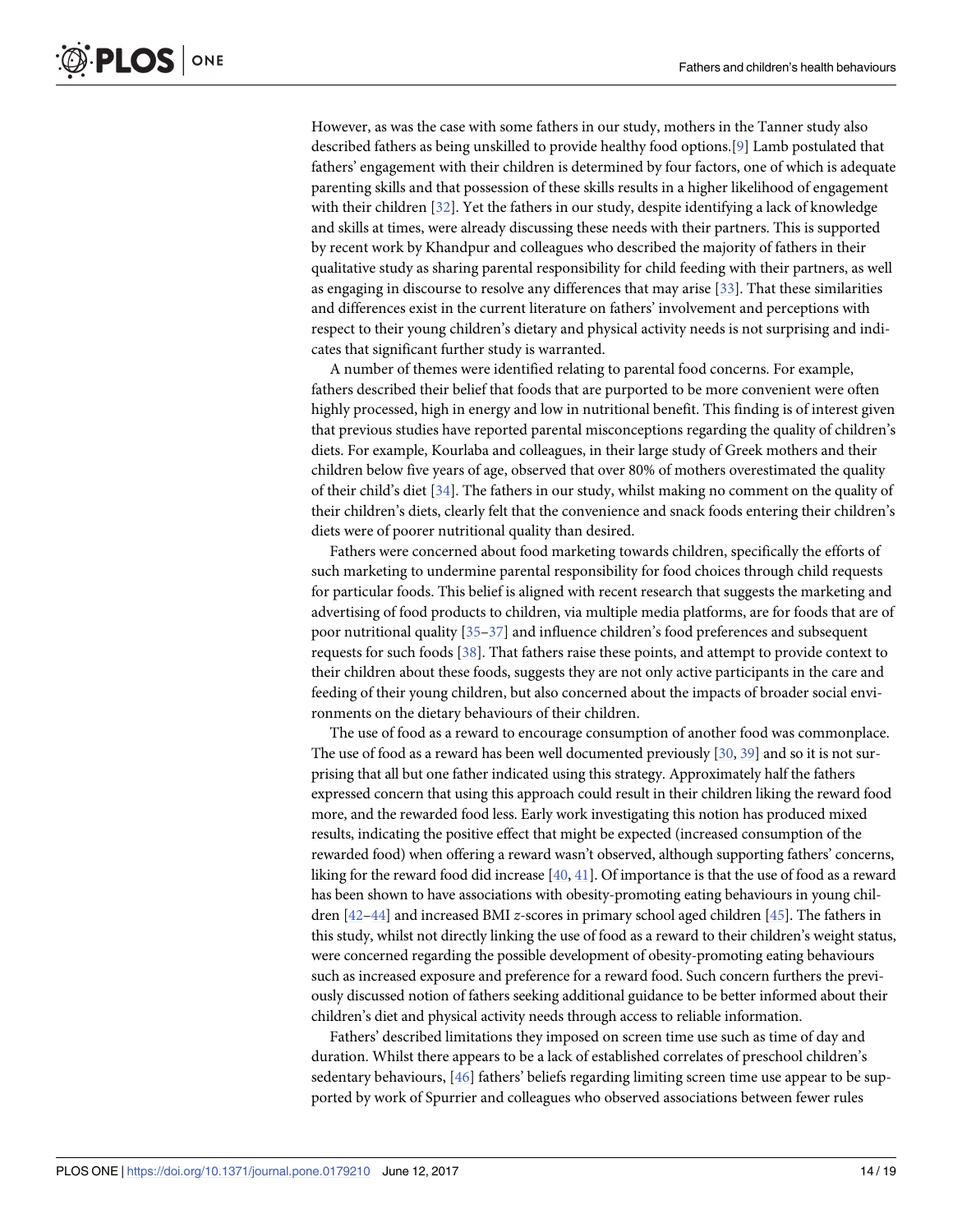<span id="page-15-0"></span>about electronic entertainment and higher indoor sedentary time in their study of 280 preschool children's home environments [[42](#page-18-0)]. Where limitations on screen-based activities did occur in the context of dietary behaviours, this was generally related to the evening meal. Whilst the intention of these actions may be in the context of family customs, they may also provide benefit with respect to dietary intake. For example, Lloyd and colleagues, in their study of maternal and paternal parenting practices in 70 Australian families, observed that screen time use was inversely associated with children's energy intake from core foods [[47](#page-19-0)]. Thus, fathers' actions of limiting screen time during family meals may contribute to both the family social fabric as well as healthier dietary intakes for their young children.

It is of interest, that despite including fathers from different SEP categories, analysis of themes according to paternal education/employment revealed no substantial differences in the views of fathers. Previous work undertaken in fathers of young children has indicated that paternal education moderates the relationships between father and child intakes for savoury snacks and take-away foods [[48](#page-19-0)]. However, work investigating the relationship between parental education and children's physical activity has shown equivocal results. For example, work by Burgi and colleagues, in their investigation of associations between parental education, parental work status and children's physical activity, observed no differences in child physical activity irrespective of paternal or maternal education or paternal work status [\[49\]](#page-19-0). This is supported by work from Kelly and colleagues who, in their investigation of the effect of SEP on the objectively measured physical activity of four to five-year-old children, observed no relationship between low SEP and lower physical activity behaviours[[50](#page-19-0)]. Contrasting these observations is work by Yang and colleagues, who, in their longitudinal investigation of SEP as a predictor of children's physical activity, observed that nine year-old boys whose fathers were more highly educated participated in more sport than children of lesser educated fathers [[51](#page-19-0)]. Although this study contributes to the literature by examining fathers' perceptions about the diets and physical activity behaviours of their young children, it is not without limitations. Despite including fathers from a range of SEP, the sample may not be representative of all fathers. It is of interest, however, that the themes identified did not differ according to paternal SEP. That fathers were recruited from childcare centres and kindergartens may limit generalisability in that these fathers may be routinely involved in child rearing duties; those who chose to participate may possibly be more interested in nutrition or physical activity and thus only represent a subgroup of fathers. Accordingly, these results may only be generalizable to fathers who have higher levels of involvement in their children's mealtimes and play. This study only captured fathers' perspectives and it is possible that mothers' perspectives with respect to the identified themes may be different. However, the qualitative nature of these data enriches the authentic understanding of fathers' perspectives in the child food and activity context and contributes to the knowledge base informing the development of evidence-based child health interventions. Such interventions could investigate family dynamics in the context of individual parenting with respect to young children's eating and physical activity behaviours. Additionally, coupled with previous findings regarding dietary associations between fathers and their young children's dietary behaviours [\[16\]](#page-17-0), the contribution of this study to the understanding of fathers' perspectives on their young children's eating and physical activity behaviours, may also improve the ability to engage both parents in the delivery of such familyfocused interventions.

# **Conclusion**

This exploratory study presents the views of a socio-economically diverse group of fathers regarding their perceived roles in the dietary and physical activity behaviours of their young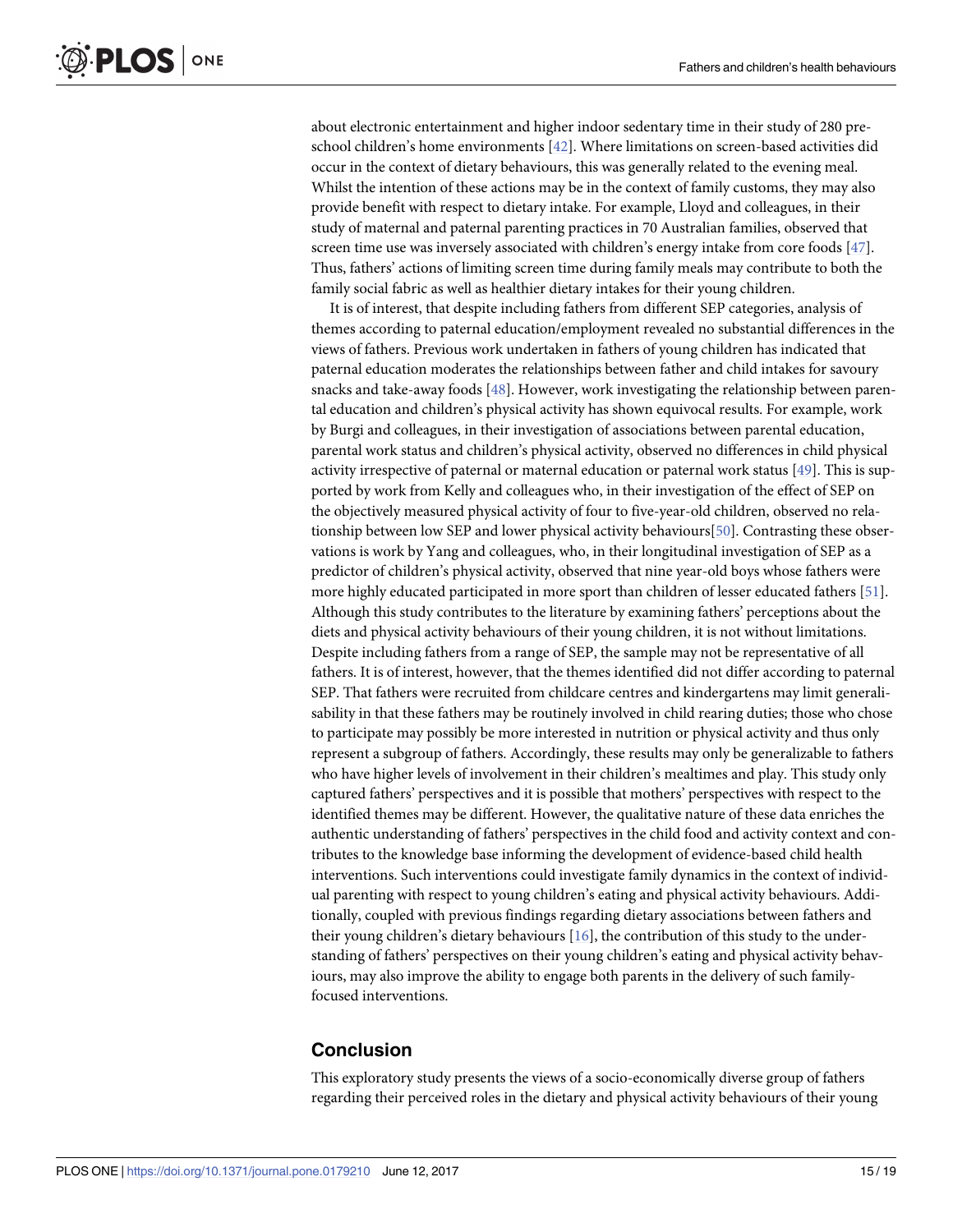<span id="page-16-0"></span>children. Additionally, it provides insights into the underlying perceptions that generate these views. This study reveals that fathers view themselves as active participants in their young children's dietary and physical activity behaviours. The findings suggest that fathers' believe healthy eating behaviours and being physically active are important for their young children and that these behaviours can be promoted in a number of ways. Future, family focussed investigations, would benefit from including fathers to allow a thorough understanding of their beliefs and influences regarding children's health behaviours. This, in turn, would improve the ability to deliver effective family-focused child health interventions.

# **Supporting information**

**S1 [Table.](http://www.plosone.org/article/fetchSingleRepresentation.action?uri=info:doi/10.1371/journal.pone.0179210.s001) Additional topics raised by individual / small number of fathers.** (PDF)

**S1 [Appendix](http://www.plosone.org/article/fetchSingleRepresentation.action?uri=info:doi/10.1371/journal.pone.0179210.s002). Survey questionnaire.** (PDF)

# **Acknowledgments**

We acknowledge the support of the Department of Education & Training Victoria, the North-Western Department of Education and Early Childhood Development region of Melbourne and childcare/kindergarten centre directors for access to fathers through their centres. We are also grateful to the participating fathers for their involvement in this study.

# **Author Contributions**

**Conceptualization:** ADW KDH KJC DC AC.

**Data curation:** ADW.

**Formal analysis:** ADW PvdP.

**Investigation:** ADW.

**Methodology:** ADW KDH KJC.

**Validation:** ADW PvdP.

**Writing – original draft:** ADW.

**Writing – review & editing:** ADW PvdP KDH KJC DC AJC.

# **References**

- **[1](#page-2-0).** Campbell K, Crawford D. Family food environments as determinants of preschool-aged children's eating behaviours: implications for obesity prevention policy. A review. Australian Journal of Nutrition & Dietetics. 2001; 58(1):19–25.
- **[2](#page-2-0).** Gustafson SL, Rhodes RE. Parental correlates of physical activity in children and early adolescents. Sports Medicine. 2006; 36(1):79–97. Language: English. Entry Date: 20060407. Revision Date: 20091218. Publication Type: journal article. PMID: [16445312](http://www.ncbi.nlm.nih.gov/pubmed/16445312)
- **3.** Berge JM, Wall M, Neumark-Sztainer D, Larson N, Story M. Parenting Style and Family Meals: Cross-Sectional and 5-Year Longitudinal Associations. Journal of the American Dietetic Association. 2010; 110(7):1036–42. <https://doi.org/10.1016/j.jada.2010.04.011> PMID: [20630160](http://www.ncbi.nlm.nih.gov/pubmed/20630160)
- **4.** Birch LL. Effects of Peer Model's Food Choices and Eating Behaviors on Preschoolers' Food Preferences. Child Dev. 1980; 51(2):489–96. <https://doi.org/10.1111/1467-8624.ep12329661> PMID: [12329661](http://www.ncbi.nlm.nih.gov/pubmed/12329661).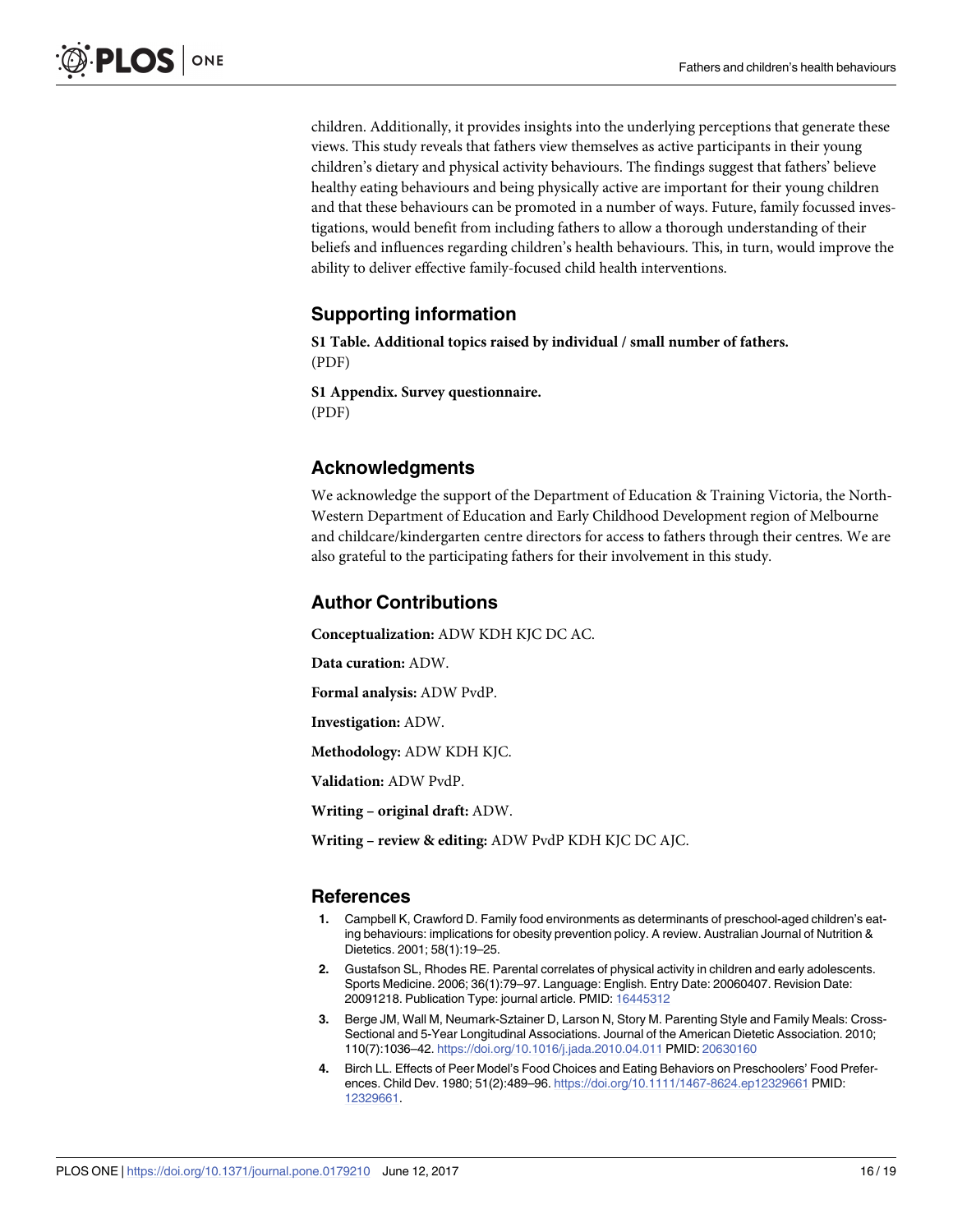- <span id="page-17-0"></span>**[5](#page-2-0).** Birch LL, Fisher JO. Development of eating behaviors among children and adolescents. Pediatrics. 1998; 101(3):539.
- **[6](#page-2-0).** Peters J, Sinn N, Campbell K, Lynch J. Parental influences on the diets of 2–5-year-old children: systematic review of interventions. Early Child Development and Care. 2011; 182(7):837–57. [https://doi.](https://doi.org/10.1080/03004430.2011.586698) [org/10.1080/03004430.2011.586698](https://doi.org/10.1080/03004430.2011.586698)
- **7.** Rasmussen M, Krølner R, Klepp K-I, Lytle L, Brug J, Bere E, et al. Determinants of fruit and vegetable consumption among children and adolescents: a review of the literature. Part I: quantitative studies. International Journal of Behavioral Nutrition and Physical Activity. 2006; 3(1):22–0. PMID: [9966764](http://www.ncbi.nlm.nih.gov/pubmed/9966764).
- **[8](#page-2-0).** Sotos-Prieto M, Santos-Beneit G, Pocock S, Redondo J, Fuster V, Penalvo JL. Parental and selfreported dietary and physical activity habits in pre-school children and their socio-economic determinants. Public Health Nutr. 2015; 18(2):275–85. Epub 2014/04/05. [https://doi.org/10.1017/](https://doi.org/10.1017/S1368980014000330) [S1368980014000330](https://doi.org/10.1017/S1368980014000330) PMID: [24698168](http://www.ncbi.nlm.nih.gov/pubmed/24698168).
- **[9](#page-2-0).** Tanner C, Petersen A, Fraser S. Food, fat and family: Thinking fathers through mothers' words. Women's Studies International Forum. 2014; 44:209–19. [http://dx.doi.org/10.1016/j.wsif.2013.01.017.](https://doi.org/10.1016/j.wsif.2013.01.017)
- **[10](#page-2-0).** Bianchi SM. Maternal employment and time with children: Dramatic change or surprising continuity? Demography. 2000; 37(4):401–14. <https://doi.org/10.1353/dem.2000.0001> PMID: [11086567](http://www.ncbi.nlm.nih.gov/pubmed/11086567)
- **[11](#page-2-0).** Stombar Z. Meet the renaissance dad. Monitor on Psychology. 2005; 36:11–62.
- **[12](#page-2-0).** Mallan KM, Daniels LA, Nothard M, Nicholson JM, Wilson A, Cameron CM, et al. Dads at the dinner table. A cross-sectional study of Australian fathers' child feeding perceptions and practices. Appetite. 2014; 73:40–4. Epub 2014/02/11. PMID: [24511617](http://www.ncbi.nlm.nih.gov/pubmed/24511617).
- **[13](#page-2-0).** Craggs C, Corder K, van Sluijs EM, Griffin SJ. Determinants of change in physical activity in children and adolescents: a systematic review. Am J Prev Med. 2011; 40(6):645–58. Epub 2011/05/14. [https://](https://doi.org/10.1016/j.amepre.2011.02.025) [doi.org/10.1016/j.amepre.2011.02.025](https://doi.org/10.1016/j.amepre.2011.02.025) PMID: [21565658](http://www.ncbi.nlm.nih.gov/pubmed/21565658); PubMed Central PMCID: PMCPMC3100507.
- **[14](#page-2-0).** Wake M, Nicholson JM, Hardy P, Smith K. Preschooler obesity and parenting styles of mothers and fathers: Australian national population study. Pediatrics. 2007; 120(6):e1520–7. PMID: [18055667.](http://www.ncbi.nlm.nih.gov/pubmed/18055667) Language: English. Entry Date: 20080307. Revision Date: 20091218. Publication Type: journal article. <https://doi.org/10.1542/peds.2006-3707>
- **[15](#page-2-0).** Vollmer RL, Adamsons K, Gorin A, Foster JS, Mobley AR. Investigating the Relationship of Body Mass Index, Diet Quality, and Physical Activity Level between Fathers and Their Preschool-Aged Children. Journal of the Academy of Nutrition and Dietetics. 2015. Epub 2015/02/05. [https://doi.org/10.1016/j.](https://doi.org/10.1016/j.jand.2014.12.003) [jand.2014.12.003](https://doi.org/10.1016/j.jand.2014.12.003) PMID: [25650351.](http://www.ncbi.nlm.nih.gov/pubmed/25650351)
- **[16](#page-2-0).** Walsh A, Cameron A, Hesketh K, Crawford D, Campbell K. Associations between dietary intakes of first-time fathers and their 20-month-old children are moderated by fathers' BMI, education and age. Br J Nutr. 2015 114:988–94. <https://doi.org/10.1017/S0007114515002755> PMID: [26281910](http://www.ncbi.nlm.nih.gov/pubmed/26281910)
- **[17](#page-2-0).** Panter-Brick C, Burgess A, Eggerman M, McAllister F, Pruett K, Leckman JF. Practitioner review: Engaging fathers—recommendations for a game change in parenting interventions based on a systematic review of the global evidence. J Child Psychol Psychiatry. 2014; 55(11):1187–212. Epub 2014/07/ 02. <https://doi.org/10.1111/jcpp.12280> PMID: [24980187](http://www.ncbi.nlm.nih.gov/pubmed/24980187); PubMed Central PMCID: PMCPMC4277854.
- **[18](#page-3-0).** Khandpur N, Charles J, Blaine RE, Blake C, Davison K. Diversity in fathers' food parenting practices: A qualitative exploration within a heterogeneous sample. Appetite. 2016; 101:134–45. [https://doi.org/10.](https://doi.org/10.1016/j.appet.2016.02.161) [1016/j.appet.2016.02.161](https://doi.org/10.1016/j.appet.2016.02.161) PMID: [26930383](http://www.ncbi.nlm.nih.gov/pubmed/26930383)
- **[19](#page-3-0).** Vollmer RL, Adamsons K, Foster JS, Mobley AR. Investigating Relationships Between Paternal Perception of the Role of the Father and Paternal Feeding Practices. Journal of Child and Family Studies. 2015; 24(12):3734–41. <https://doi.org/10.1007/s10826-015-0181-z>
- **[20](#page-3-0).** Australian Bureau of Statistics. Census of Population and Housing: Socio-Economic Indexes for Areas (SEIFA), Australia, 2011. Canberra: Australian Bureau of Statistics, Contract No.: (cat. no. 2033.0.55.001).
- **[21](#page-3-0).** Patton MQ. Qualitative evaluation and research methods, 2nd ed. Thousand Oaks, CA, US: Sage Publications, Inc; 1990. 532 p.
- **[22](#page-4-0).** Grbich C. Qualitative research in health: An introduction: Sage; 1998.
- **[23](#page-4-0).** Braun V, Clarke V. Using thematic analysis in psychology. Qualitative Research in Psychology. 2006; 3 (2):77–101. <https://doi.org/10.1191/1478088706qp063oa>
- **[24](#page-4-0).** Liamputtong P, Ezzy D. Qualitative research methods: Oxford University Press Melbourne; 1999.
- **[25](#page-13-0).** Vollmer RL, Adamsons K, Foster JS, Mobley AR. Association of fathers' feeding practices and feeding style on preschool age children's diet quality, eating behavior and body mass index. Appetite. 2015; 89:274–81. Epub 2015/02/24. <https://doi.org/10.1016/j.appet.2015.02.021> PMID: [25700629](http://www.ncbi.nlm.nih.gov/pubmed/25700629).
- **[26](#page-13-0).** Mallan KM, Nothard M, Thorpe K, Nicholson JM, Wilson A, Scuffham PA, et al. The role of fathers in child feeding: perceived responsibility and predictors of participation. Child Care Health Dev. 2014; 40 (5):715–22. Epub 2013/08/02. <https://doi.org/10.1111/cch.12088> PMID: [23902382.](http://www.ncbi.nlm.nih.gov/pubmed/23902382)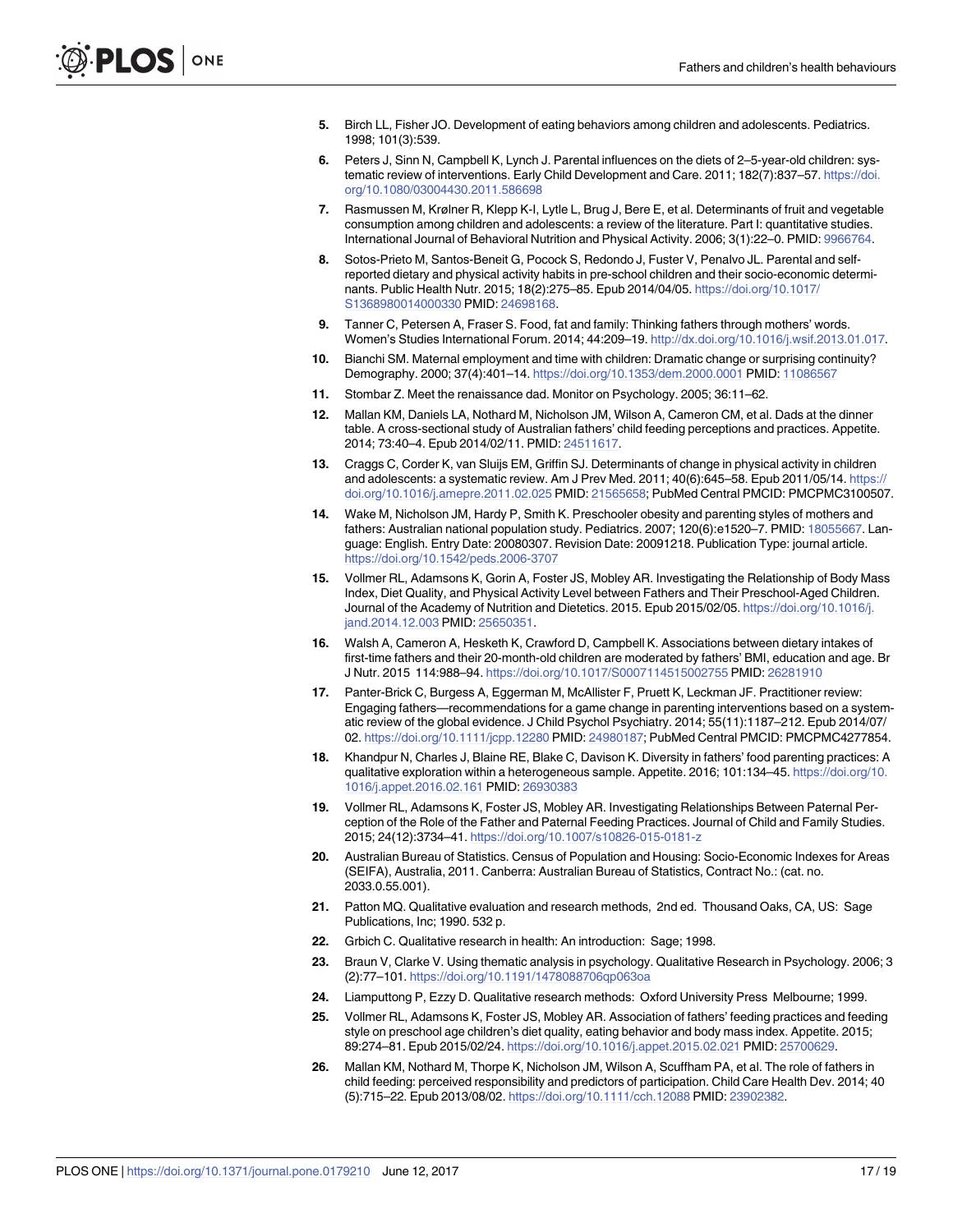- <span id="page-18-0"></span>**[27](#page-13-0).** A. Horodynski M, Arndt MJ. "Eating-together" mealtimes with African-American fathers and their toddlers. Appl Nurs Res. 2005; 18(2):106–9. Epub 2005/07/02. <https://doi.org/10.1016/j.apnr.2004.05.002> PMID: [15991109](http://www.ncbi.nlm.nih.gov/pubmed/15991109).
- **[28](#page-13-0).** Ferreira I, van der Horst K, Wendel-Vos W, Kremers S, van Lenthe FJ, Brug J. Environmental correlates of physical activity in youth—a review and update. Obes Rev. 2007; 8(2):129–54. Epub 2007/02/16. <https://doi.org/10.1111/j.1467-789X.2006.00264.x> PMID: [17300279.](http://www.ncbi.nlm.nih.gov/pubmed/17300279)
- **[29](#page-13-0).** Cleland V, Timperio A, Salmon J, Hume C, Telford A, Crawford D. A longitudinal study of the family physical activity environment and physical activity among youth. Am J Health Promot. 2011; 25(3):159– 67. 2010898998. Language: English. Entry Date: In Process. Revision Date: 20110114. Publication Type: journal article. Journal Subset: Blind Peer Reviewed. [https://doi.org/10.4278/ajhp.090303-](https://doi.org/10.4278/ajhp.090303-QUAN-93) [QUAN-93](https://doi.org/10.4278/ajhp.090303-QUAN-93) PMID: [21192744](http://www.ncbi.nlm.nih.gov/pubmed/21192744)
- **[30](#page-13-0).** Campbell KJ, Crawford DA, Hesketh KD. Australian parents' views on their 5-6-year-old children's food choices. Health promotion international. 2007; 22(1):11–8. Epub 2006/10/18. [https://doi.org/10.1093/](https://doi.org/10.1093/heapro/dal035) [heapro/dal035](https://doi.org/10.1093/heapro/dal035) PMID: [17043065](http://www.ncbi.nlm.nih.gov/pubmed/17043065).
- **[31](#page-13-0).** Hinkley T, Crawford D, Salmon J, Okely AD, Hesketh K. Preschool Children and Physical Activity: A Review of Correlates. Am J Prev Med. 2008; 34(5):435–41. [https://doi.org/10.1016/j.amepre.2008.02.](https://doi.org/10.1016/j.amepre.2008.02.001) [001](https://doi.org/10.1016/j.amepre.2008.02.001) PMID: [18407012.](http://www.ncbi.nlm.nih.gov/pubmed/18407012)
- **[32](#page-14-0).** Lamb ME. The father's role: Cross cultural perspectives: Routledge; 2013.
- **[33](#page-14-0).** Khandpur N, Charles J, Davison KK. Fathers' Perspectives on Coparenting in the Context of Child Feeding. Childhood obesity (Print). 2016. Epub 2016/09/17. <https://doi.org/10.1089/chi.2016.0118> PMID: [27636332](http://www.ncbi.nlm.nih.gov/pubmed/27636332).
- **[34](#page-14-0).** Kourlaba G, Kondaki K, Grammatikaki E, Roma-Giannikou E, Manios Y. Diet quality of preschool children and maternal perceptions/misperceptions: The GENESIS study. Public Health (Elsevier). 2009; 123(11):738–42. <https://doi.org/10.1016/j.puhe.2009.10.005> PMID: [2010496401.](http://www.ncbi.nlm.nih.gov/pubmed/2010496401) Language: English. Entry Date: 20100312. Revision Date: 20110520. Publication Type: journal article.
- **[35](#page-14-0).** Powell LM, Szczypka G, Chaloupka FJ, Braunschweig CL. Nutritional content of television food advertisements seen by children and adolescents in the United States. Pediatrics. 2007; 120(3):576–83. Epub 2007/09/04. <https://doi.org/10.1542/peds.2006-3595> PMID: [17766531.](http://www.ncbi.nlm.nih.gov/pubmed/17766531)
- **36.** Montgomery KC, Chester J. Interactive food and beverage marketing: targeting adolescents in the digital age. J Adolesc Health. 2009; 45(3 Suppl):S18–29. Epub 2009/09/03. [https://doi.org/10.1016/j.](https://doi.org/10.1016/j.jadohealth.2009.04.006) [jadohealth.2009.04.006](https://doi.org/10.1016/j.jadohealth.2009.04.006) PMID: [19699433.](http://www.ncbi.nlm.nih.gov/pubmed/19699433)
- **[37](#page-14-0).** Harris JL, Schwartz MB, Brownell KD. Marketing foods to children and adolescents: licensed characters and other promotions on packaged foods in the supermarket. Public Health Nutr. 2010; 13(3):409–17. Epub 2009/09/02. <https://doi.org/10.1017/S1368980009991339> PMID: [19719889.](http://www.ncbi.nlm.nih.gov/pubmed/19719889)
- **[38](#page-14-0).** Sonntag D, Schneider S, Mdege N, Ali S, Schmidt B. Beyond Food Promotion: A Systematic Review on the Influence of the Food Industry on Obesity-Related Dietary Behaviour among Children. Nutrients. 2015; 7(10):8565–76. Epub 2015/10/27. <https://doi.org/10.3390/nu7105414> PMID: [26501319](http://www.ncbi.nlm.nih.gov/pubmed/26501319); PubMed Central PMCID: PMCPMC4632434.
- **[39](#page-14-0).** Sherry B, McDivitt J, Birch LL, Cook FH, Sanders S, Prish JL, et al. Attitudes, practices, and concerns about child feeding and child weight status among socioeconomically diverse white, Hispanic, and African-American mothers. J Am Diet Assoc. 2004; 104(2):215–21. Epub 2004/02/05. [https://doi.org/10.](https://doi.org/10.1016/j.jada.2003.11.012) [1016/j.jada.2003.11.012](https://doi.org/10.1016/j.jada.2003.11.012) PMID: [14760569](http://www.ncbi.nlm.nih.gov/pubmed/14760569).
- **[40](#page-14-0).** Mikula G. Influencing food preferences of children by 'if-then' type instructions. European Journal of Social Psychology. 1989; 19(3):225–41. <https://doi.org/10.1002/ejsp.2420190304>
- **[41](#page-14-0).** Hendy HM. Effectiveness of trained peer models to encourage food acceptance in preschool children. Appetite. 2002; 39(3):217–25. Epub 2002/12/24. PMID: [12495695](http://www.ncbi.nlm.nih.gov/pubmed/12495695).
- **[42](#page-14-0).** Spurrier NJ, Magarey AA, Golley R, Curnow F, Sawyer MG. Relationships between the home environment and physical activity and dietary patterns of preschool children: a cross-sectional study. Int J Behav Nutr Phys Act. 2008; 5:31. Epub 2008/06/03. <https://doi.org/10.1186/1479-5868-5-31> PMID: [18513416](http://www.ncbi.nlm.nih.gov/pubmed/18513416); PubMed Central PMCID: PMCPMC2432071.
- **43.** Vereecken C, Legiest E, De Bourdeaudhuij I, Maes L. Associations between general parenting styles and specific food-related parenting practices and children's food consumption. Am J Health Promot. 2009; 23(4):233–40. <https://doi.org/10.4278/ajhp.07061355> PMID: [19288844](http://www.ncbi.nlm.nih.gov/pubmed/19288844). Language: English. Entry Date: 20090417. Revision Date: 20110513. Publication Type: journal article.
- **[44](#page-14-0).** Savage JS, Fisher JO, Birch LL. Parental Influence on Eating Behavior: Conception to Adolescence. J Law Med Ethics. 2007; 35(1):22–34. <https://doi.org/10.1111/j.1748-720X.2007.00111.x> PMID: [17341215](http://www.ncbi.nlm.nih.gov/pubmed/17341215)
- **[45](#page-14-0).** Crawford DA, Ball K, Cleland VJ, Campbell KJ, Timperio AF, Abbott G, et al. Home and neighbourhood correlates of BMI among children living in socioeconomically disadvantaged neighbourhoods. Br J Nutr.